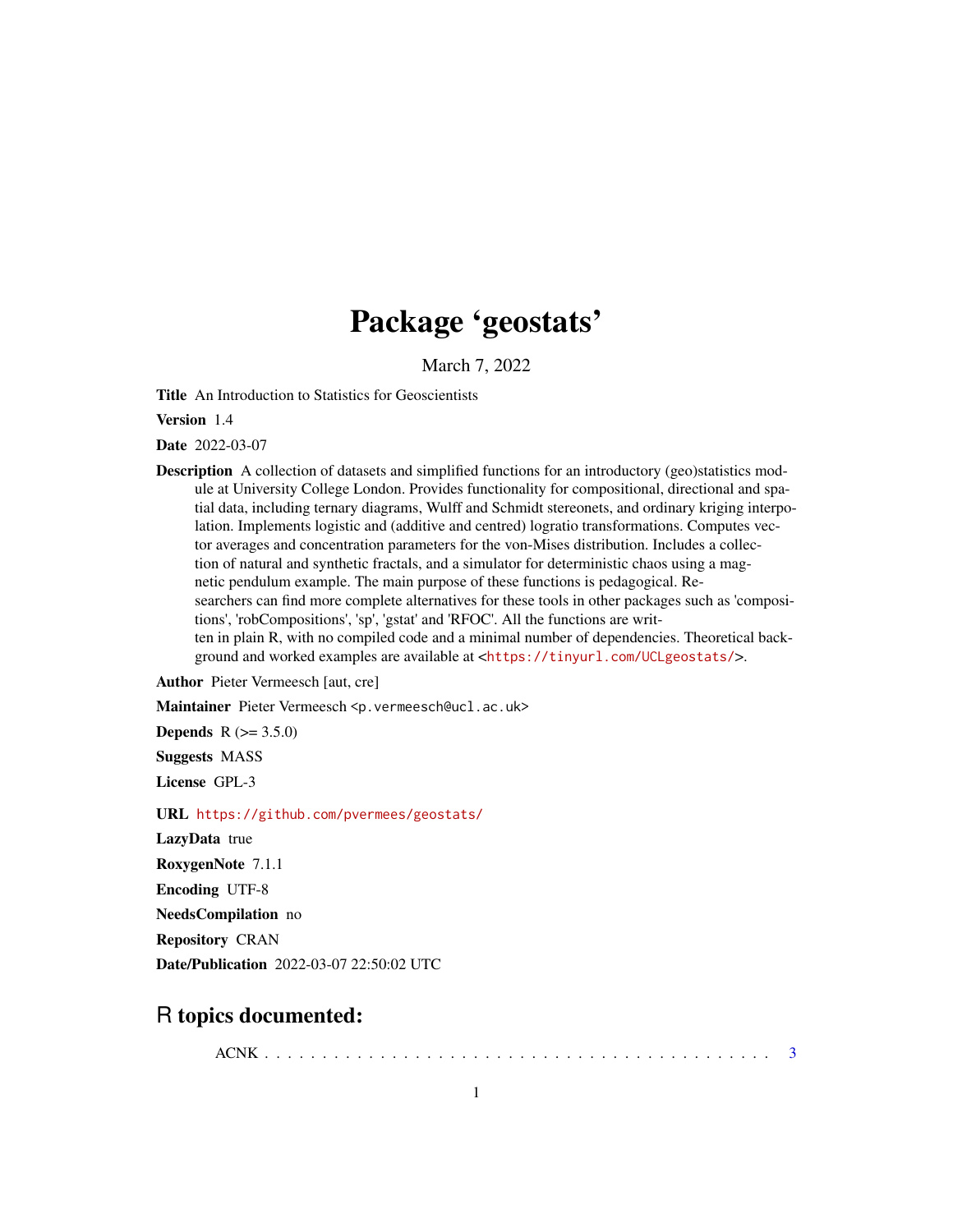|                                                                                                         | 3              |
|---------------------------------------------------------------------------------------------------------|----------------|
| alr                                                                                                     | $\overline{4}$ |
| boxcount                                                                                                | $\overline{4}$ |
|                                                                                                         | 5              |
| cantor                                                                                                  | 5              |
| circle.plot                                                                                             | 6              |
|                                                                                                         | 7              |
| clasts                                                                                                  | 7              |
| clr                                                                                                     | 8              |
|                                                                                                         | 8              |
| Corsica                                                                                                 | 10             |
| countQuakes                                                                                             | 10             |
|                                                                                                         | 11             |
|                                                                                                         | 12             |
|                                                                                                         | 12             |
|                                                                                                         |                |
|                                                                                                         | 12             |
|                                                                                                         | 13             |
|                                                                                                         | 14             |
| fault                                                                                                   | 14             |
|                                                                                                         | 14             |
|                                                                                                         | 15             |
|                                                                                                         | 15             |
|                                                                                                         | 16             |
|                                                                                                         | 16             |
|                                                                                                         | 17             |
| hills                                                                                                   | 17             |
|                                                                                                         | 18             |
|                                                                                                         | 18             |
|                                                                                                         | 19             |
|                                                                                                         | 20             |
|                                                                                                         | 21             |
|                                                                                                         | 21             |
|                                                                                                         | 22             |
| Mode                                                                                                    | 22.            |
|                                                                                                         | 23             |
|                                                                                                         | 23             |
|                                                                                                         | 24             |
| рH                                                                                                      | 24             |
| pop                                                                                                     | 25             |
|                                                                                                         | 25             |
|                                                                                                         | 25             |
|                                                                                                         | 26             |
|                                                                                                         |                |
|                                                                                                         | 27             |
| rbsr                                                                                                    | 28             |
| rwyxz                                                                                                   | 28             |
|                                                                                                         | 29             |
| sierpinski $\ldots \ldots \ldots \ldots \ldots \ldots \ldots \ldots \ldots \ldots \ldots \ldots \ldots$ | 30             |
|                                                                                                         | 31             |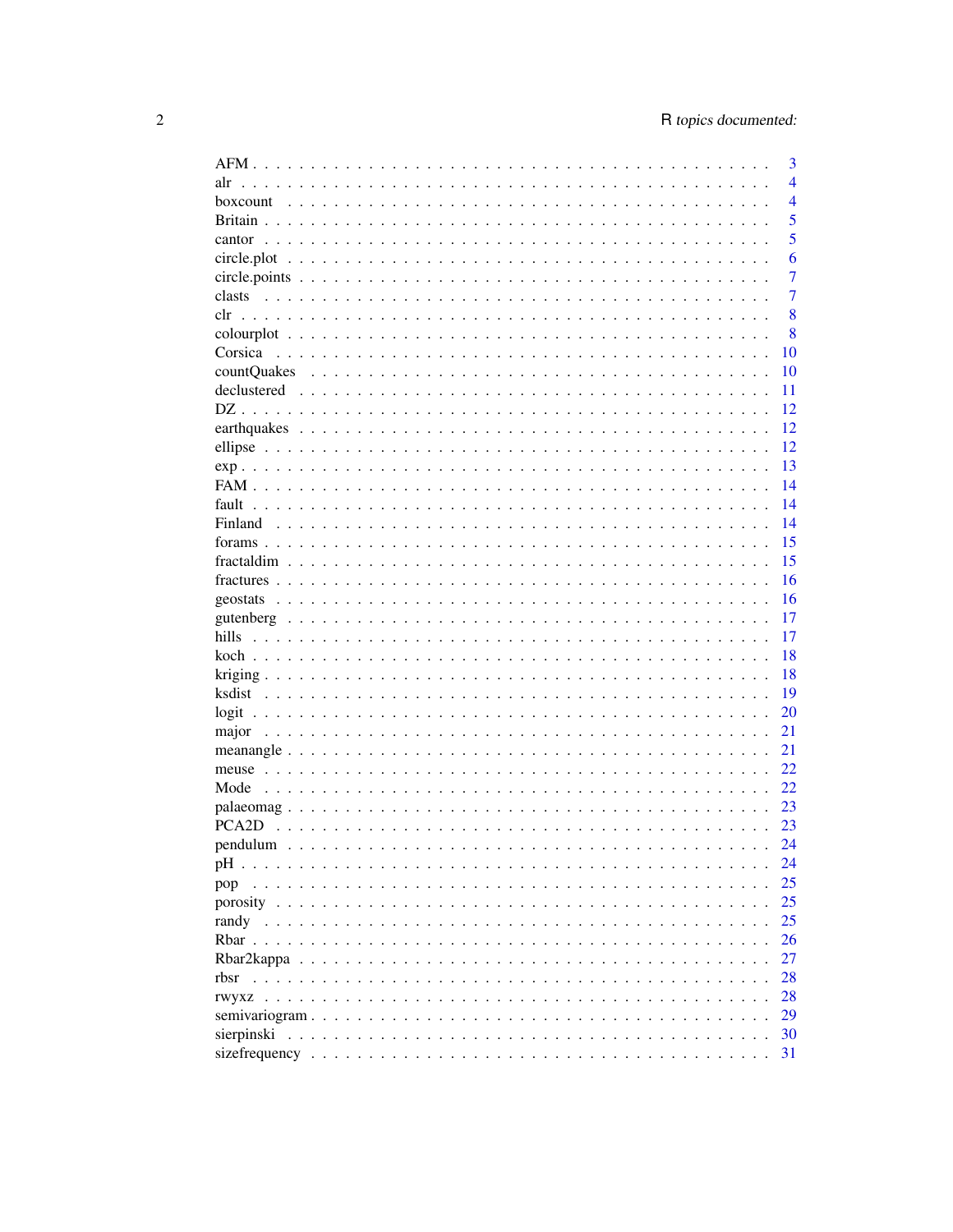<span id="page-2-0"></span>

| Index |  |  |  |  |  |  |  |  |  |  |  |  |  |  |  |  |  |  |  |  | 39 |
|-------|--|--|--|--|--|--|--|--|--|--|--|--|--|--|--|--|--|--|--|--|----|
|       |  |  |  |  |  |  |  |  |  |  |  |  |  |  |  |  |  |  |  |  |    |
|       |  |  |  |  |  |  |  |  |  |  |  |  |  |  |  |  |  |  |  |  |    |
|       |  |  |  |  |  |  |  |  |  |  |  |  |  |  |  |  |  |  |  |  |    |
|       |  |  |  |  |  |  |  |  |  |  |  |  |  |  |  |  |  |  |  |  |    |
|       |  |  |  |  |  |  |  |  |  |  |  |  |  |  |  |  |  |  |  |  |    |
|       |  |  |  |  |  |  |  |  |  |  |  |  |  |  |  |  |  |  |  |  |    |
|       |  |  |  |  |  |  |  |  |  |  |  |  |  |  |  |  |  |  |  |  |    |
|       |  |  |  |  |  |  |  |  |  |  |  |  |  |  |  |  |  |  |  |  |    |
|       |  |  |  |  |  |  |  |  |  |  |  |  |  |  |  |  |  |  |  |  |    |
|       |  |  |  |  |  |  |  |  |  |  |  |  |  |  |  |  |  |  |  |  |    |

ACNK *A-CN-K compositions*

## Description

Synthetic A  $(Al_2O_3)$  – CN  $(CaO+Na_2O)$  – K  $(K_2O)$  data table.

## Examples

```
data(ACNK,package='geostats')
ternary(ACNK,type='p',labels=c(expression('Al'[2]*'O'[3]),
                               expression('CaO+Na'[2]*'O'),
                               expression('K'[2]*'O')))
```
AFM *AFM data*

## Description

1104 calc-alkaline and tholeiitic basalt compositions

```
data(AFM,package='geostats')
ternary(AFM[,-1],pch=21,bg=AFM[,1])
```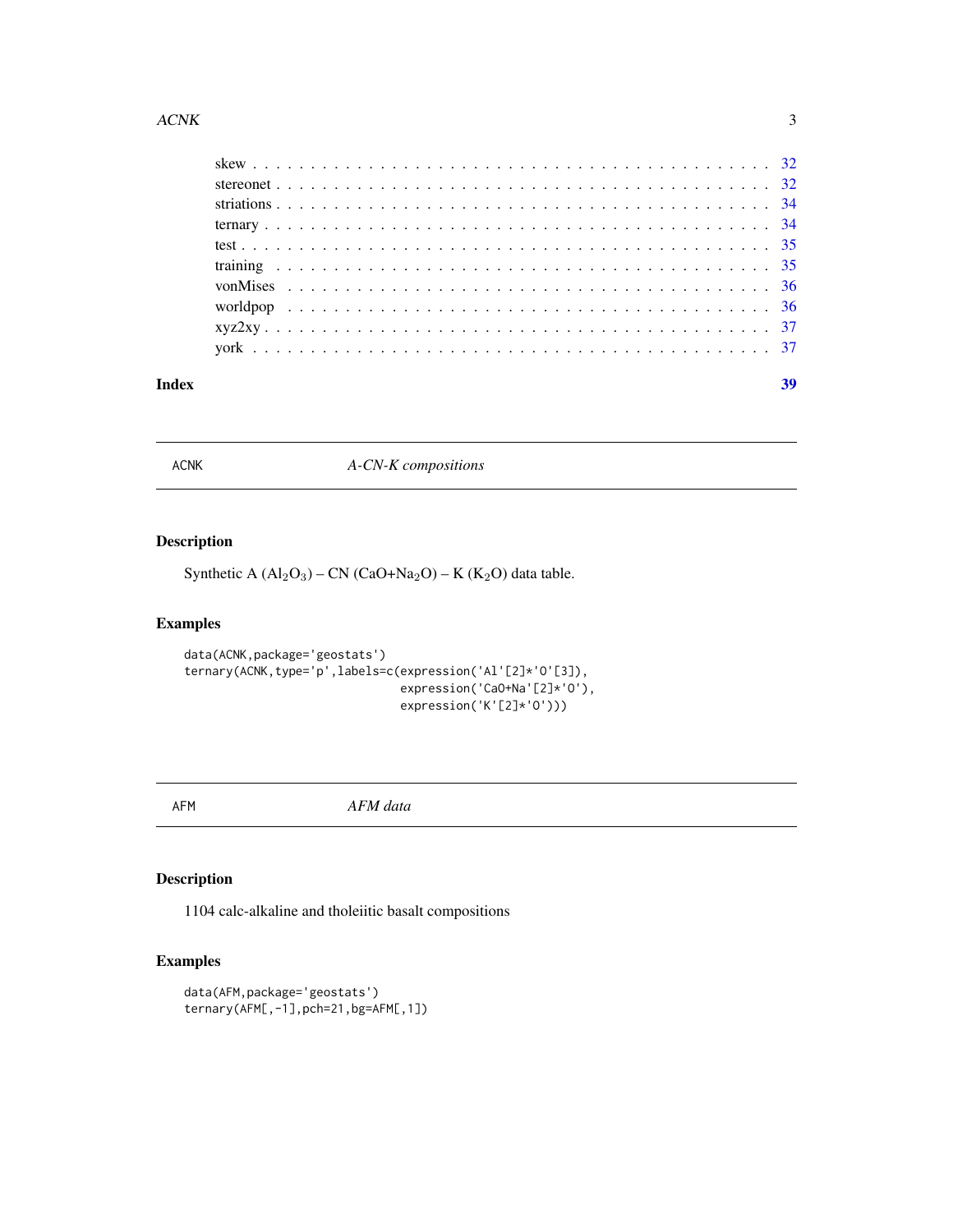<span id="page-3-0"></span>Maps compositional data from an n-dimensional simplex to an  $(n-1)$ -dimensional Euclidean space with Aitchison's additive logratio transformation.

#### Usage

alr(dat, inverse = FALSE)

#### Arguments

| dat     | an $n \times m$ matrix                         |
|---------|------------------------------------------------|
| inverse | if TRUE, applies the inverse alr tranformation |

## Value

If inverse=FALSE, returns an  $(n - 1) \times m$  matrix of logratios; otherwise returns an  $(n + 1) \times m$ matrix of compositional data whose columns add up to 1.

## Examples

```
xyz <- rbind(c(0.03,99.88,0.09),
             c(70.54,25.95,3.51),
             c(72.14,26.54,1.32))
colnames(xyz) <- c('a','b','c')
rownames(xyz) <- 1:3
uv \leftarrow alr(xyz)XYZ <- alr(uv,inverse=TRUE)
xyz/XYZ
```
boxcount *box counting*

#### Description

Count the number of boxes needed to cover all the 1s in a matrix of 0s and 1s. Count the number of boxes needed to cover all the 1s in a matrix of 0s and 1s.

#### Usage

boxcount(mat, size) boxcount(mat, size)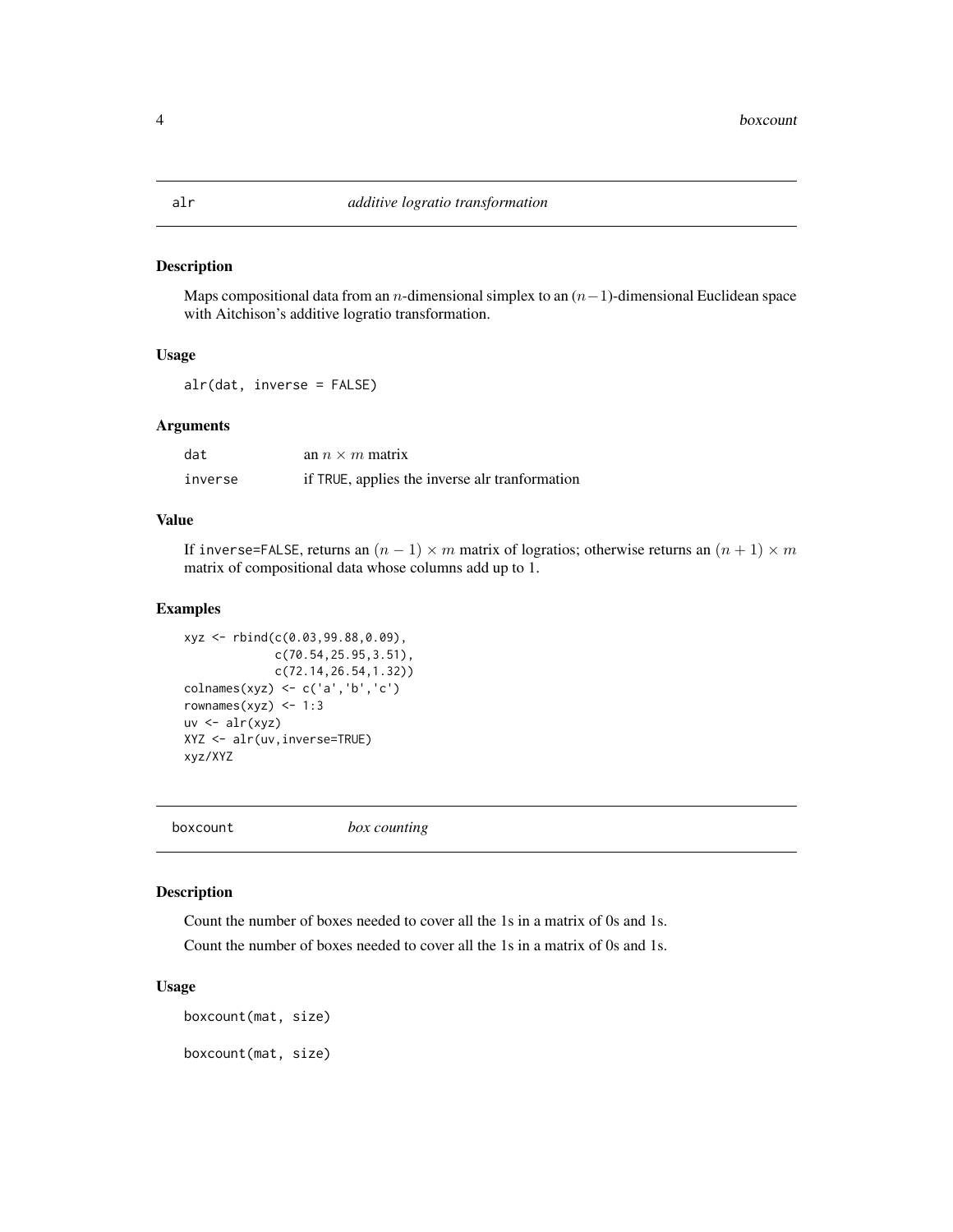#### <span id="page-4-0"></span>Britain 5

## Arguments

| mat  | a square square matrix of 0s and 1s, whose size should be a power of 2.     |
|------|-----------------------------------------------------------------------------|
| size | the size (pixels per side) of the boxes, whose size should be a power of 2. |

#### Value

an integer

an integer

## Examples

```
g <- sierpinski(n=5)
boxcount(mat=g,size=16)
g <- sierpinski(n=5)
boxcount(mat=g,size=16)
```
Britain *British coast*

#### Description

A  $512 \times 512$  pixel image of the British coastline.

## Examples

```
data(Britain,package='geostats')
p \leftarrow par(mfrow=c(1,2))image(Britain)
fractaldim(Britain)
par(p)
```
cantor *Cantor set*

## Description

Calculates or plots a Cantor set of fractal lines, which is generated using a recursive algorithm that is built on a line segment whose middle third is removed. Each level of recursion replaces each black line by the same pattern.

#### Usage

```
cantor(n = 5, plot = FALSE, add = FALSE, Y = 0, lty = 1, col = "black", ...)
```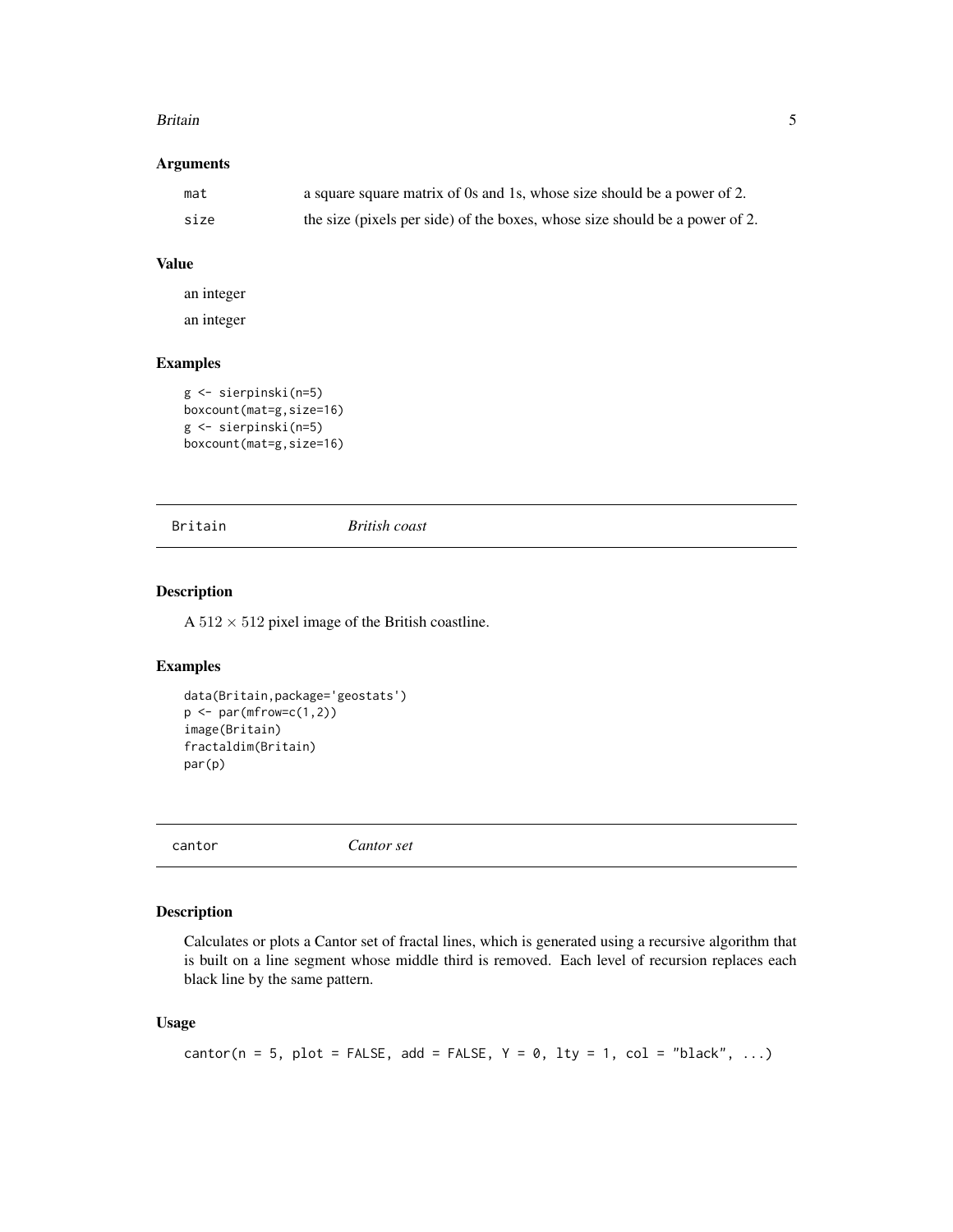## <span id="page-5-0"></span>Arguments

| n        | an integer value controling the number of recursive levels.                                                                                     |
|----------|-------------------------------------------------------------------------------------------------------------------------------------------------|
| plot     | logical. If TRUE, the Cantor set is plotted, otherwise a list of breaks and counts<br>is returned.                                              |
| add      | logical (only used if plot=TRUE). If add=FALSE, then a brand new figure is cre-<br>ated; otherwise the Cantor set is added to an existing plot. |
| Υ        | y-value for the plot (only used if plot=TRUE).                                                                                                  |
| lty      | line type (see pars() for details)                                                                                                              |
| col      | colour of the Cantor lines.                                                                                                                     |
| $\cdots$ | optional arguments to be passed on to matplot or matlines.                                                                                      |

## Value

a square matrix with 0s and 1s.

## Examples

```
plot(c(0,1),y=c(0,1),type='n',bty='n',ann=FALSE,xaxt='n',yaxt='n',xpd=NA)
cantor(n=0,Y=1.00,plot=TRUE,add=TRUE)
cantor(n=1,Y=0.75,plot=TRUE,add=TRUE)
cantor(n=2,Y=0.50,plot=TRUE,add=TRUE)
cantor(n=3,Y=0.25,plot=TRUE,add=TRUE)
cantor(n=4,Y=0.00,plot=TRUE,add=TRUE)
```

## Description

Plots directional data as ticks on a circle, with angles plotting in a clockwise direction from the top.

#### Usage

```
circle.plot(a, degrees = FALSE, tl = 0.1, ...)
```
## Arguments

| a        | $angle(s)$ , scalar or vector                                       |
|----------|---------------------------------------------------------------------|
| degrees  | logical. TRUE for degrees, FALSE for radians                        |
| tl       | tick length (value between $0$ and $1$ )                            |
| $\cdots$ | optional arguments to be passed on to the generic matlines function |

## Value

no return value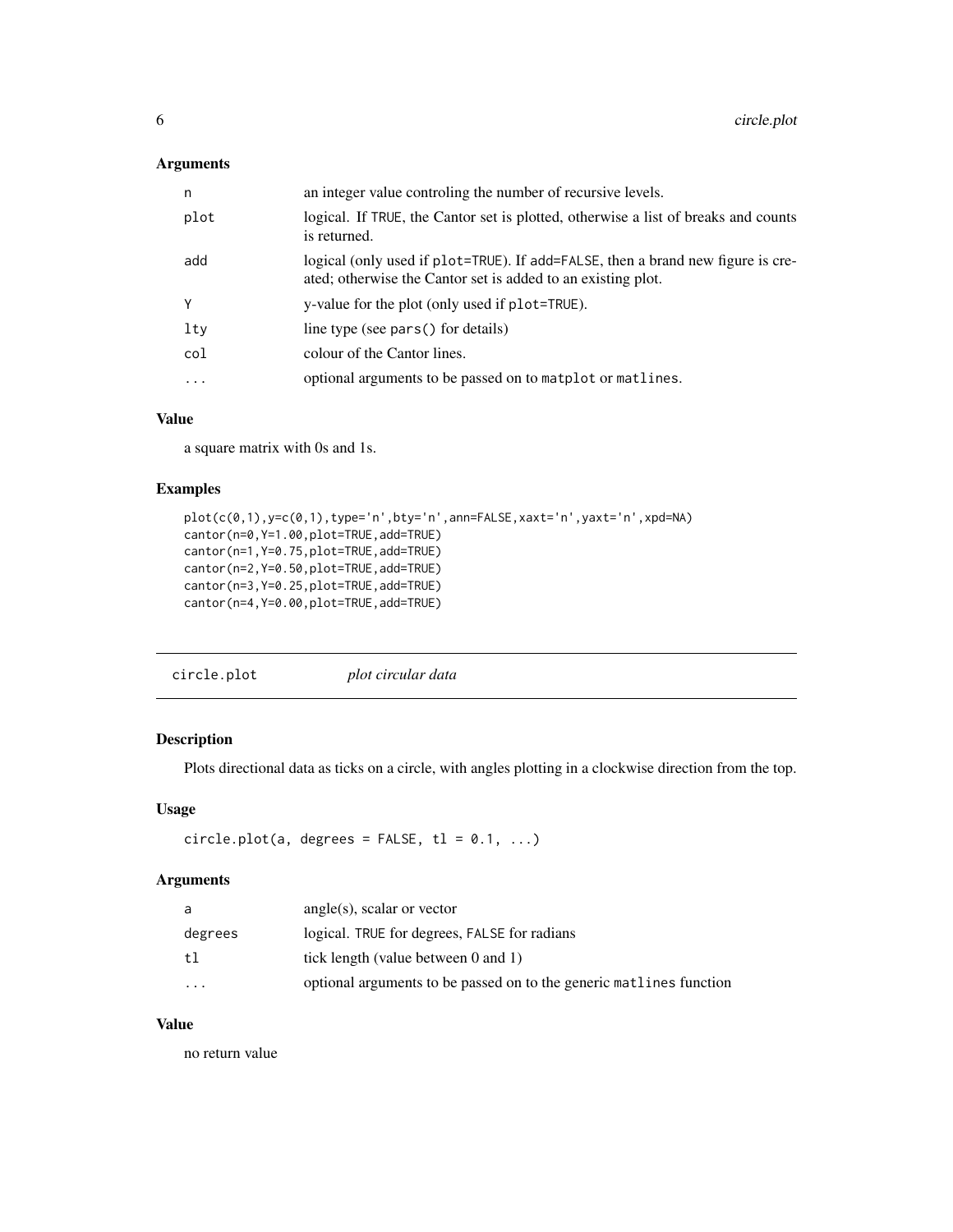## <span id="page-6-0"></span>circle.points 7

## Examples

```
data(striations,package='geostats')
circle.plot(striations,degrees=TRUE)
```
circle.points *add points to a circular plot*

## Description

Adds directional data as points on an existing circle plot, with angles plotting in a clockwise direction from the top.

#### Usage

circle.points(a, degrees = FALSE, ...)

#### Arguments

| a                       | angle(s), scalar or vector                                        |
|-------------------------|-------------------------------------------------------------------|
| degrees                 | logical. TRUE for degrees, FALSE for radians                      |
| $\cdot$ $\cdot$ $\cdot$ | optional arguments to be passed on to the generic points function |

#### Value

no return value

#### Examples

```
data(striations,package='geostats')
circle.plot(striations,degrees=TRUE)
md <- meanangle(striations,degrees=TRUE)
circle.points(md,pch=22,bg='black',degrees=TRUE)
```
clasts *clast size data*

## Description

20 clast size measurements, in cm.

```
data(clasts,package='geostats')
d <- density(log(clasts))
plot(d)
```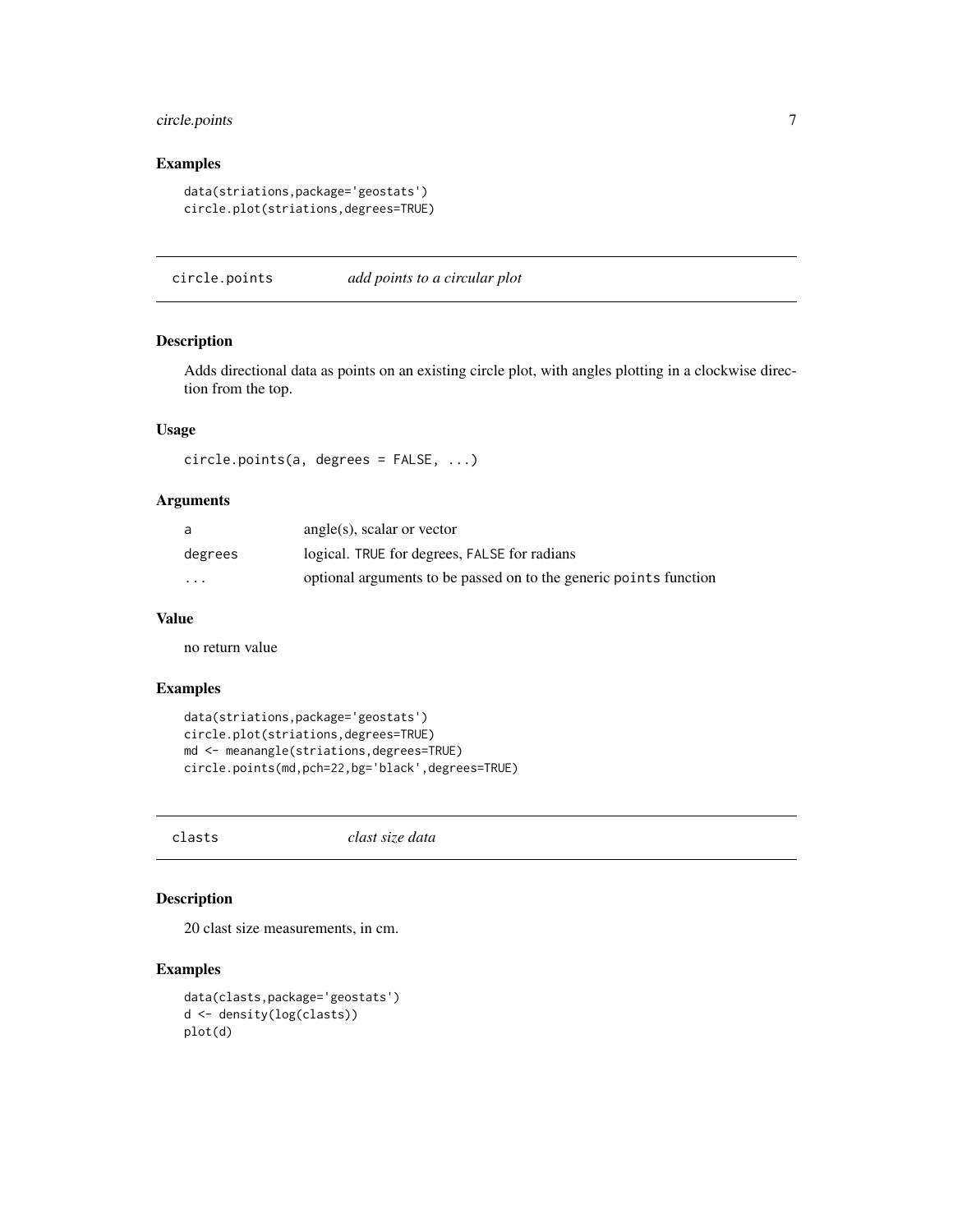<span id="page-7-0"></span>

Maps compositional data from an n-dimensional simplex to an n-dimensional Euclidean space with Aitchison's centred logratio transformation.

### Usage

clr(dat, inverse = FALSE)

## Arguments

| dat     | an n x m matrix                                          |
|---------|----------------------------------------------------------|
| inverse | logical. If TRUE, applies the inverse clr transformation |

## Value

an n x m matrix

## Examples

```
xyz <- rbind(c(0.03,99.88,0.09),
             c(70.54,25.95,3.51),
             c(72.14,26.54,1.32))
colnames(xyz) <- c('a','b','c')
rownames(xyz) <-1:3pc <- prcomp(clr(xyz))
biplot(pc)
```
colourplot *colour plot*

#### Description

Adds a colour bar to a scatter plot and/or filled contour plot. This function, which is based on base R's filled.contour function, is useful for visualising kriging results.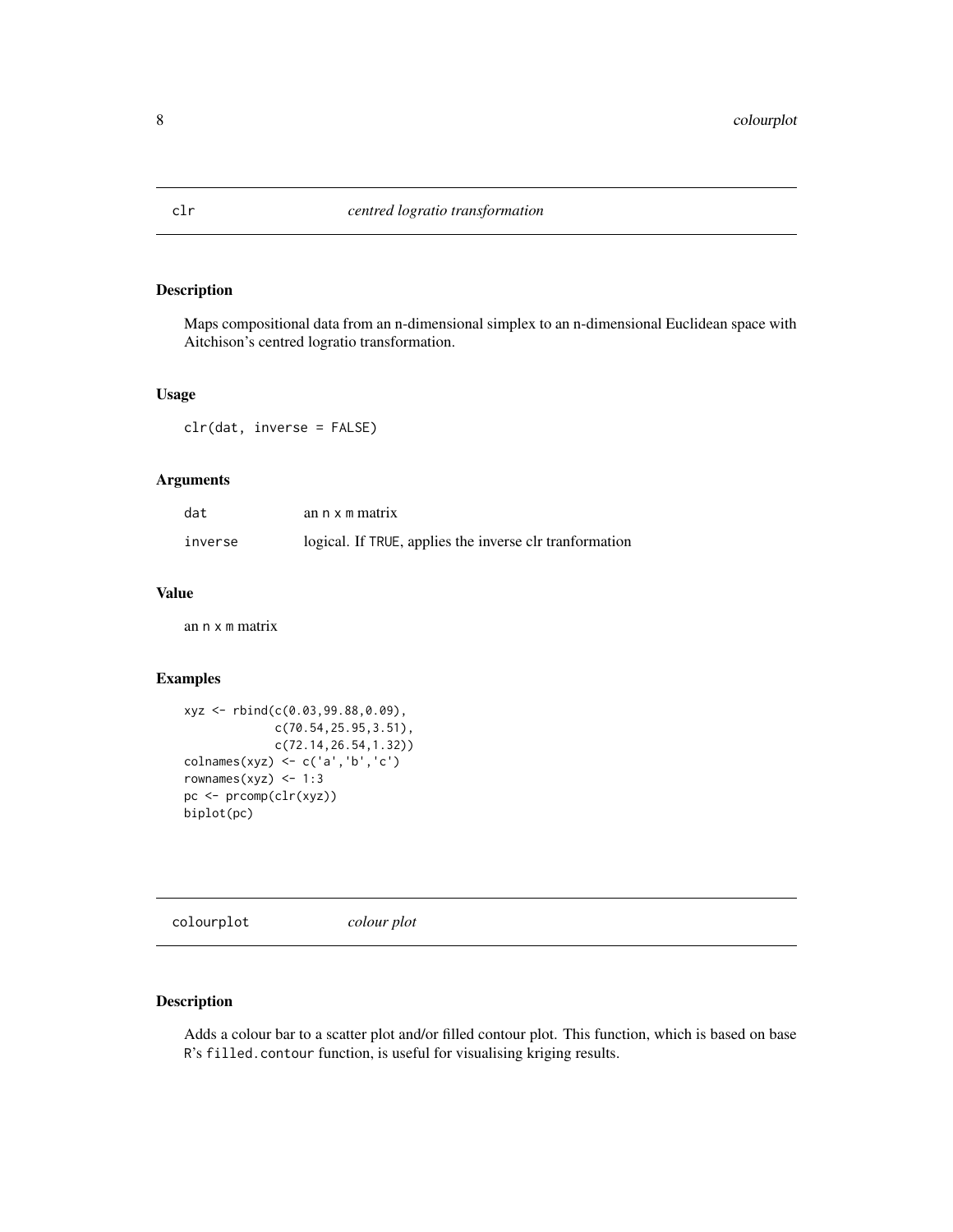## colourplot 9

## Usage

```
colourplot(
  x,
  y,
  z,
  X,
  Y,
  Z,
  nlevels = 20,
  colspec = hcl.colors,
  pch = 21,
  cex = 1,
 plot.title,
  plot.axes,
  key.title,
  key.axes,
  asp = NA,xaxs = "i",yaxs = "i",\text{las} = 1,
  axes = TRUE,frame.plot = axes,
  extra,
  ...
```
## Arguments

 $\mathcal{L}$ 

| $\times$   | numerical vector of $n$ equally spaced values to be used in the contour plot. |
|------------|-------------------------------------------------------------------------------|
| У          | numerical vector of $m$ equally spaced values to be used in the contour plot. |
| z          | an $n \times m$ matrix of numerical values to be used in the contour plot.    |
| X          | numerical vector of $N$ values to be used in the scatter plot.                |
| Y          | numerical vector of $N$ values to be used in the scatter plot.                |
| Z          | numerical vector of $N$ values to be used in the scatter plot.                |
| nlevels    | number of levels to be used in the contour plot.                              |
| colspec    | colour specification (e.g., rainbow, grey.colors, heat.colors, topo.colors).  |
| pch        | plot character $(21 – 25)$ .                                                  |
| cex        | plot character magnification.                                                 |
| plot.title | statements that add titles to the main plot.                                  |
| plot.axes  | statements that draw axes on the main plot. This overrides the default axes.  |
| key.title  | statements that add titles for the plot key.                                  |
| key.axes   | statements that draw axes on the plot key. This overrides the default axis.   |
| asp        | the y/x aspect ratio, see plot . window.                                      |
| xaxs       | the x axis style. The default is to use internal labelling.                   |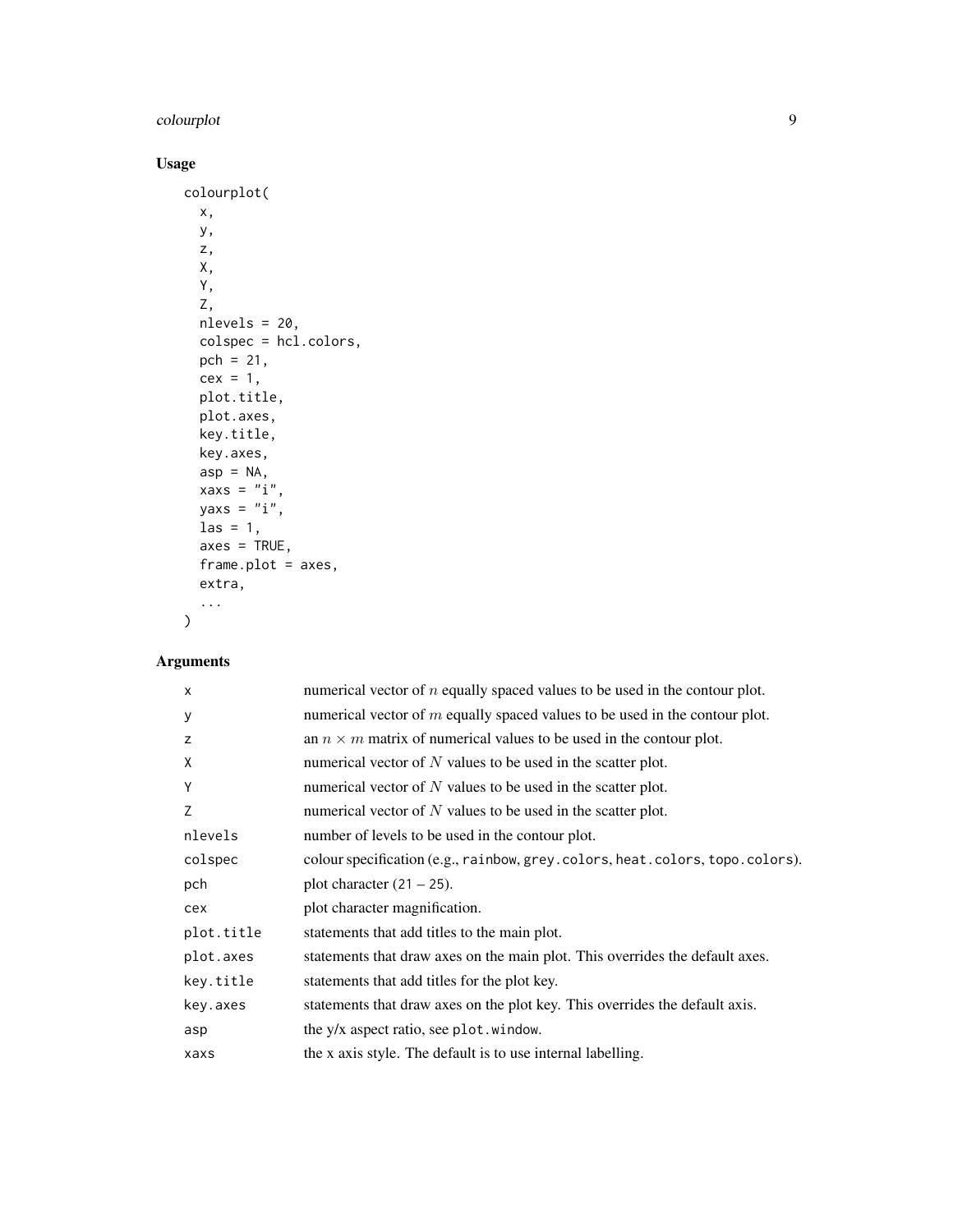<span id="page-9-0"></span>

| yaxs       | the y axis style. The default is to use internal labelling.                                          |
|------------|------------------------------------------------------------------------------------------------------|
| las        | the style of labelling to be used. The default is to use horizontal labelling.                       |
| axes       | logicals indicating if axes should be drawn.                                                         |
| frame.plot | logicals indicating if a box should be drawn, as in plot, default.                                   |
| extra      | (optional) extra intructions to be carried out in the main plot window, such as<br>text annotations. |
| .          | additional graphical parameters                                                                      |

## Value

no return value

#### Examples

```
data('meuse',package='geostats')
colourplot(X=meuse$x,Y=meuse$y,Z=log(meuse$zinc),
          plot.title=title(main='Meuse',xlab='Easting',ylab='Northing'),
          key.title=title(main='log(Zn)'))
```
Corsica *rivers on Corsica*

## Description

A  $512 \times 512$  pixel image of the river network on Corsica.

## Examples

```
data(Corsica,package='geostats')
p \leftarrow par(mfrow=c(1,2))image(Corsica)
fractaldim(Corsica)
par(p)
```

| countQuakes | count the number of earthquakes per year |  |  |  |  |
|-------------|------------------------------------------|--|--|--|--|
|-------------|------------------------------------------|--|--|--|--|

## Description

Counts the number of earthquakes per year that fall within a certain time interval.

## Usage

```
countQuakes(qdat, minmag, from, to)
```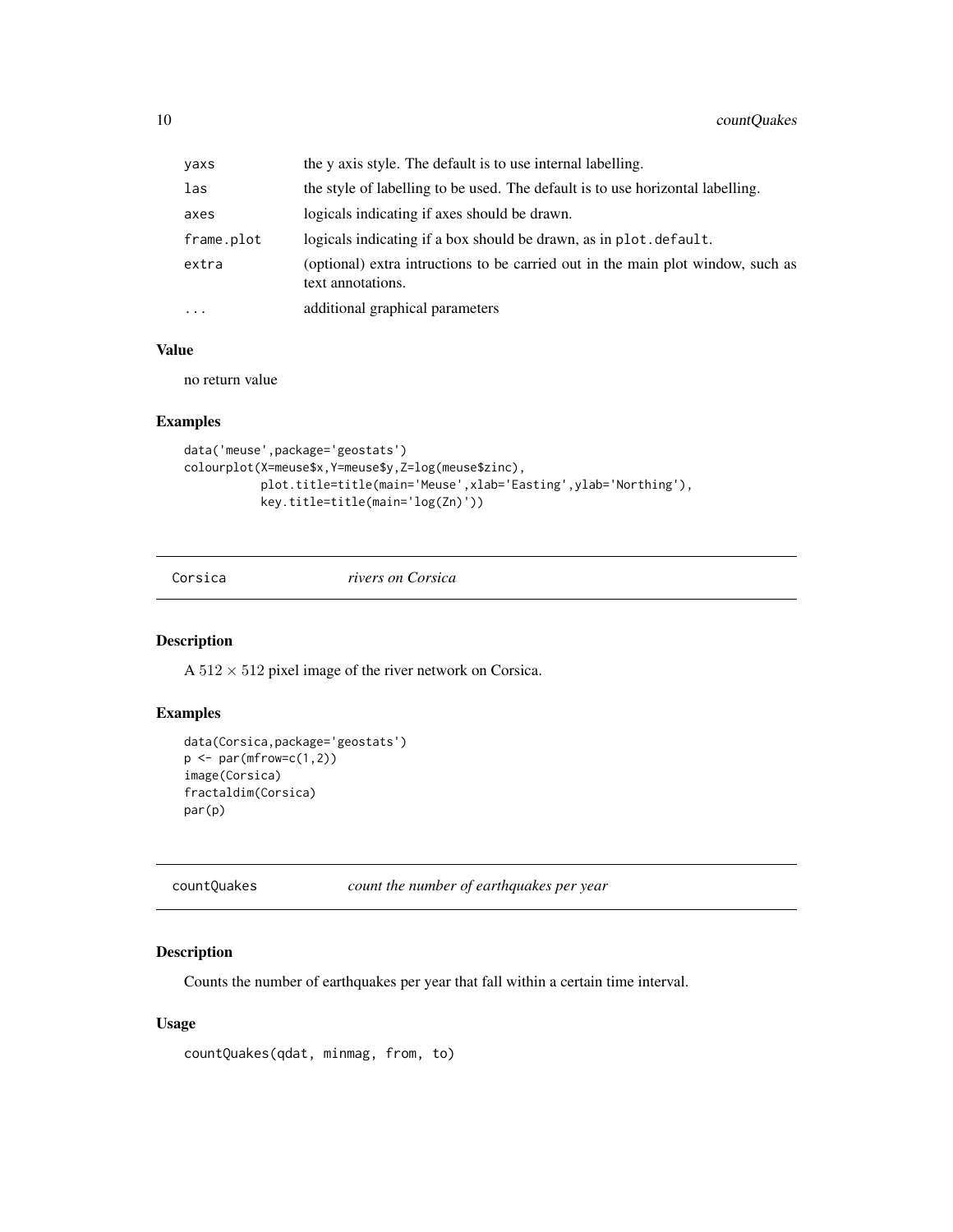#### <span id="page-10-0"></span>declustered the contract of the contract of the contract of the contract of the contract of the contract of the contract of the contract of the contract of the contract of the contract of the contract of the contract of th

## Arguments

| gdat   | a data frame containing columns named mag and year. |
|--------|-----------------------------------------------------|
| minmag | minimum magnitude                                   |
| from   | first year                                          |
| to     | last year                                           |

#### Value

a table with the number of earthquakes per year

## Examples

```
data(declustered,package='geostats')
quakesperyear <- countQuakes(declustered,minmag=5.0,from=1917,to=2016)
table(quakesperyear)
```
declustered *declustered earthquake data*

## Description

Dataset of 28267 earthquakes between 1769 and 2016, with aftershocks and precursor events removed.

### References

Mueller, C.S., 2019. Earthquake catalogs for the USGS national seismic hazard maps. Seismological Research Letters, 90(1), pp.251-261.

```
data(declustered,package='geostats')
quakesperyear <- countQuakes(declustered,minmag=5.0,from=1917,to=2016)
table(quakesperyear)
```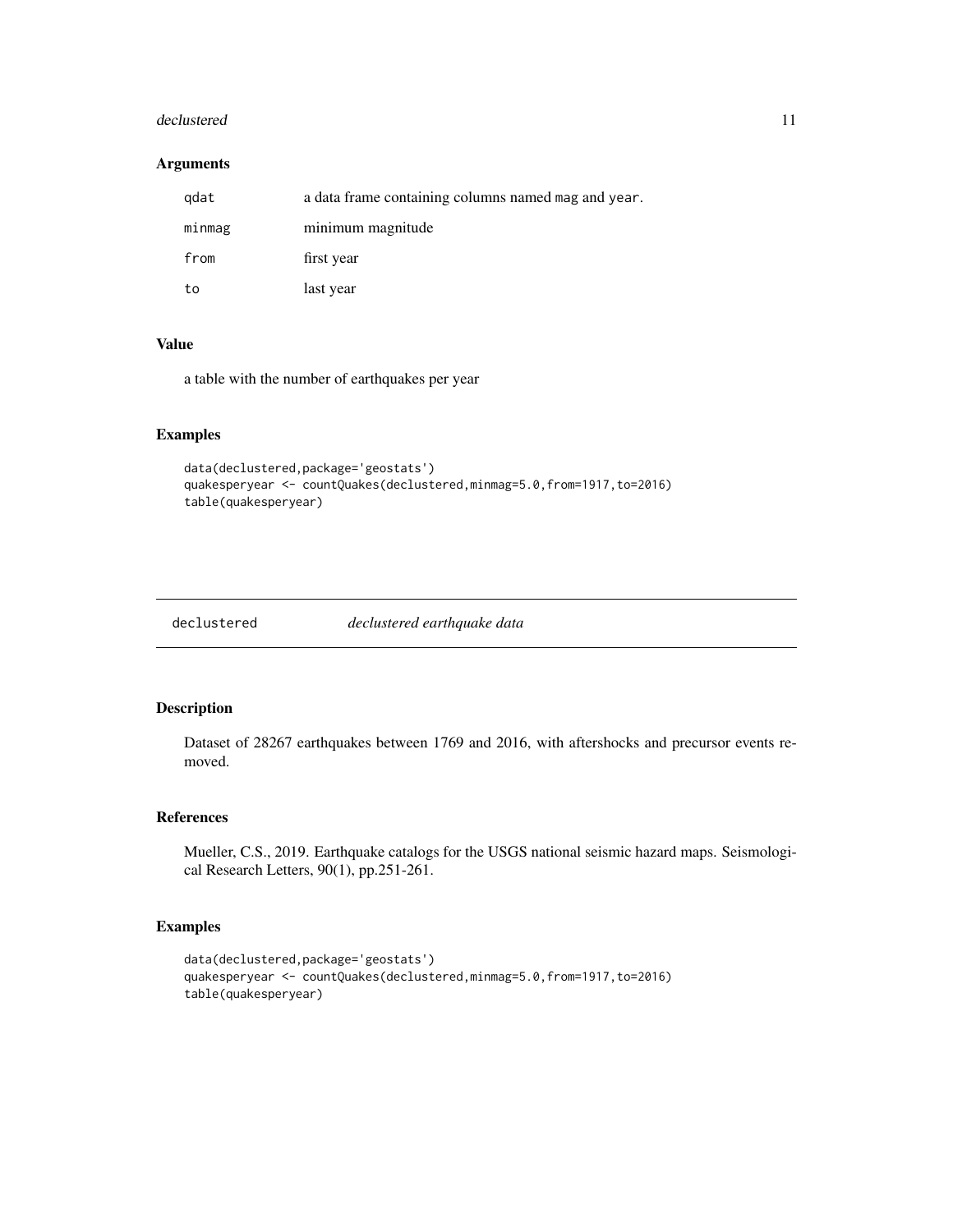Detrital zircon U-Pb data of 13 sand samples from China.

## References

Vermeesch, P. "Multi-sample comparison of detrital age distributions." Chemical Geology 341 (2013): 140-146.

## Examples

```
data(DZ,package='geostats')
qqplot(DZ[['Y']],DZ[['5']])
```
earthquakes *earthquake data*

#### Description

Dataset of 20000 earthquakes between 2017 and 2000, downloaded from the USGS earthquake database (<https://earthquake.usgs.gov/earthquakes/search/>).

## Examples

```
data(earthquakes,package='geostats')
gutenberg(earthquakes$mag)
```
ellipse *ellipse*

## Description

Compute the x-y coordinates of an error ellipse.

#### Usage

ellipse(mean, cov, alpha =  $0.05$ , n =  $50$ )

<span id="page-11-0"></span>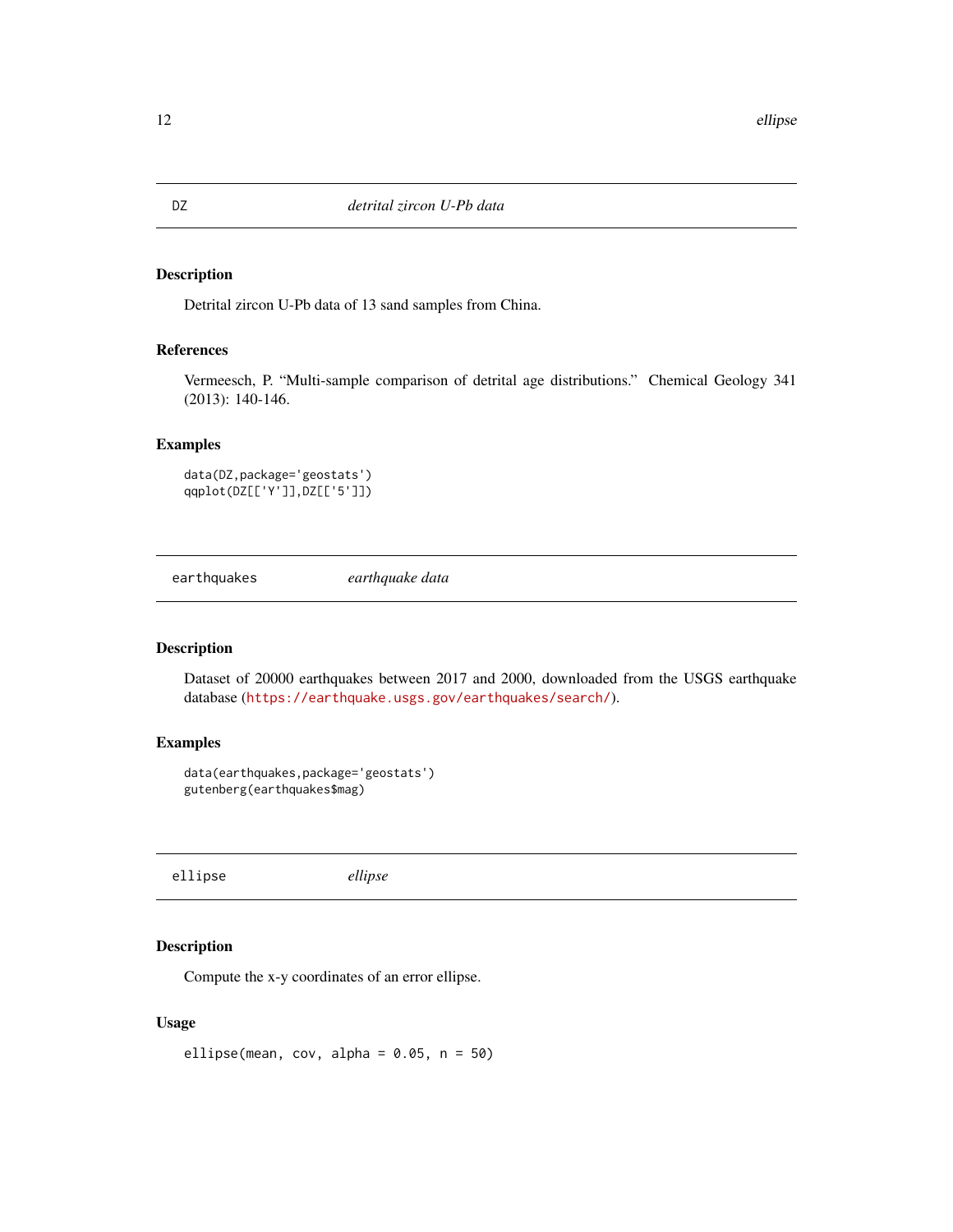<span id="page-12-0"></span> $\exp$  13

## Arguments

| mean  | two-element vector with the centre of the ellipse           |
|-------|-------------------------------------------------------------|
| COV   | the $2 \times 2$ covariance matrix of $\times$ and $\times$ |
| alpha | confidence level of the ellipse                             |
| n,    | the number of points at which the ellipse is evaluated      |

## Value

a two-column matrix of plot coordinates

## Examples

```
X <- rnorm(100,mean=100,sd=1)
Y <- rnorm(100,mean=100,sd=1)
Z <- rnorm(100,mean=100,sd=5)
dat <- cbind(X/Z,Y/Z)
plot(dat)
ell <- ellipse(mean=colMeans(dat),cov=cov(dat))
polygon(ell)
```
exp *exponential transformation*

## Description

Map a logged kernel density estimate from  $[-\infty, +\infty]$  to  $[0, \infty]$  by taking exponents.

## Usage

## S3 method for class 'density' exp(x)

## Arguments

x an object of class density

#### Value

an object of class density

```
data(clasts,package='geostats')
lc <- log(clasts)
ld <- density(lc)
d \leftarrow \exp(1d)plot(d)
```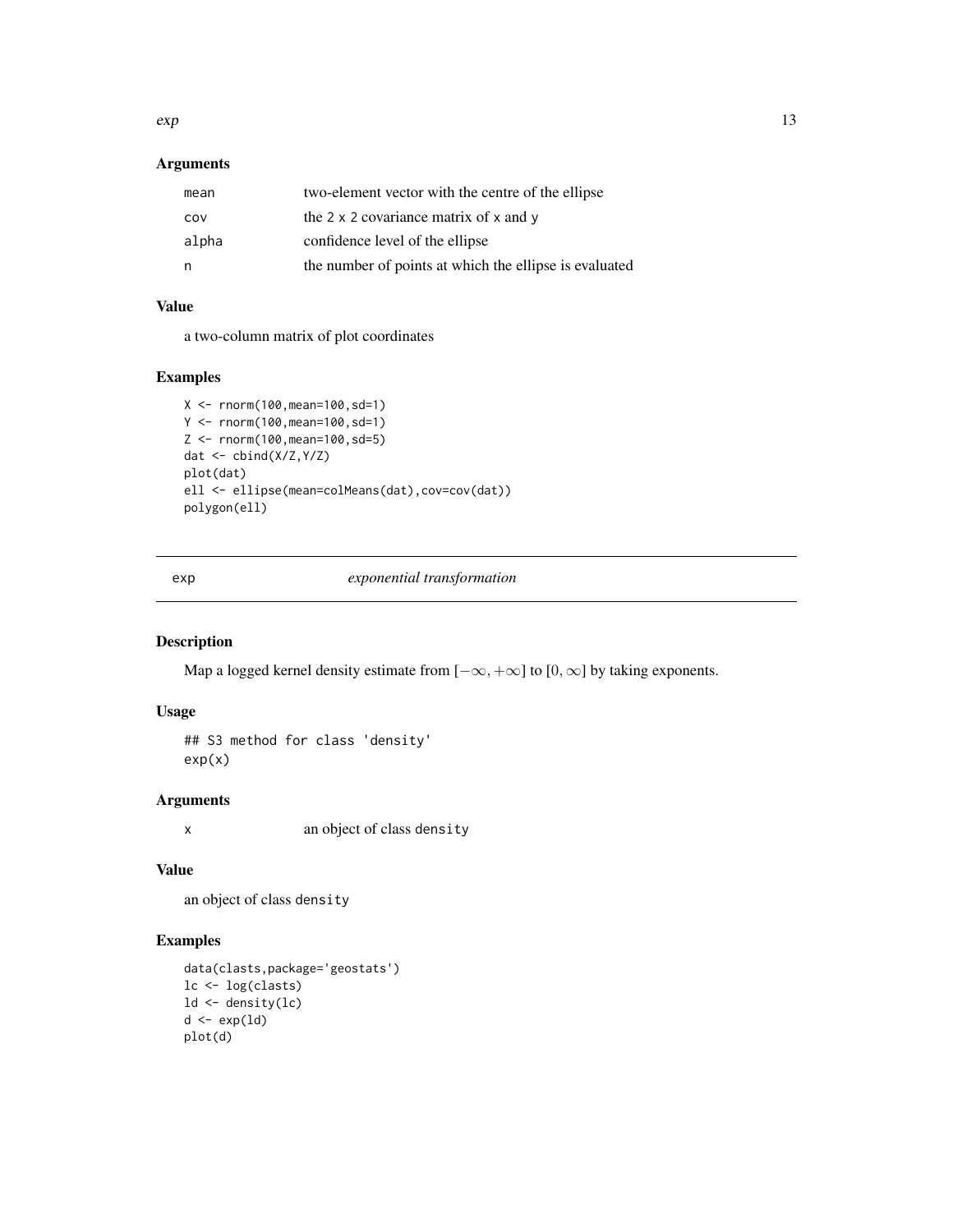<span id="page-13-0"></span>

FeO -  $(Na_2O + K_2O)$  - MgO compositions of 630 calc-alkali basalts from the Cascade Mountains and 474 tholeiitic basalts from Iceland. Arranged in F-A-M order instead of A-F-M for consistency with the ternary function.

## Examples

data(FAM,package='geostats') ternary(FAM[,-1])

fault *fault orientation data*

#### Description

Ten paired strike and dip measurements (in degrees), drawn from a von Mises - Fisher distribution with mean vector  $\mu = \{-1, -1, 1\}/\sqrt{3}$  and concentration parameter  $\kappa = 100$ .

#### Examples

```
data(fault,package='geostats')
stereonet(trd=fault$strike,plg=fault$dip,option=2,degrees=TRUE,show.grid=FALSE)
```
Finland *Finnish lake data*

#### Description

Table of 2327 Finnish lakes, extracted from a hydroLAKES database.

#### References

Lehner, B., and Doll, P. (2004), Development and validation of a global database of lakes, reservoirs and wetlands, Journal of Hydrology, 296(1), 1-22, doi: 10.1016/j.jhydrol.2004.03.028.

```
data(Finland,package='geostats')
sf <- sizefrequency(Finland$area)
size <- sf[,'size']
freq <- sf[,'frequency']
plot(size,freq,log='xy')
fit \leq \ln(\log(\text{freq}) \sim \log(\text{size}))lines(size,exp(predict(fit)))
```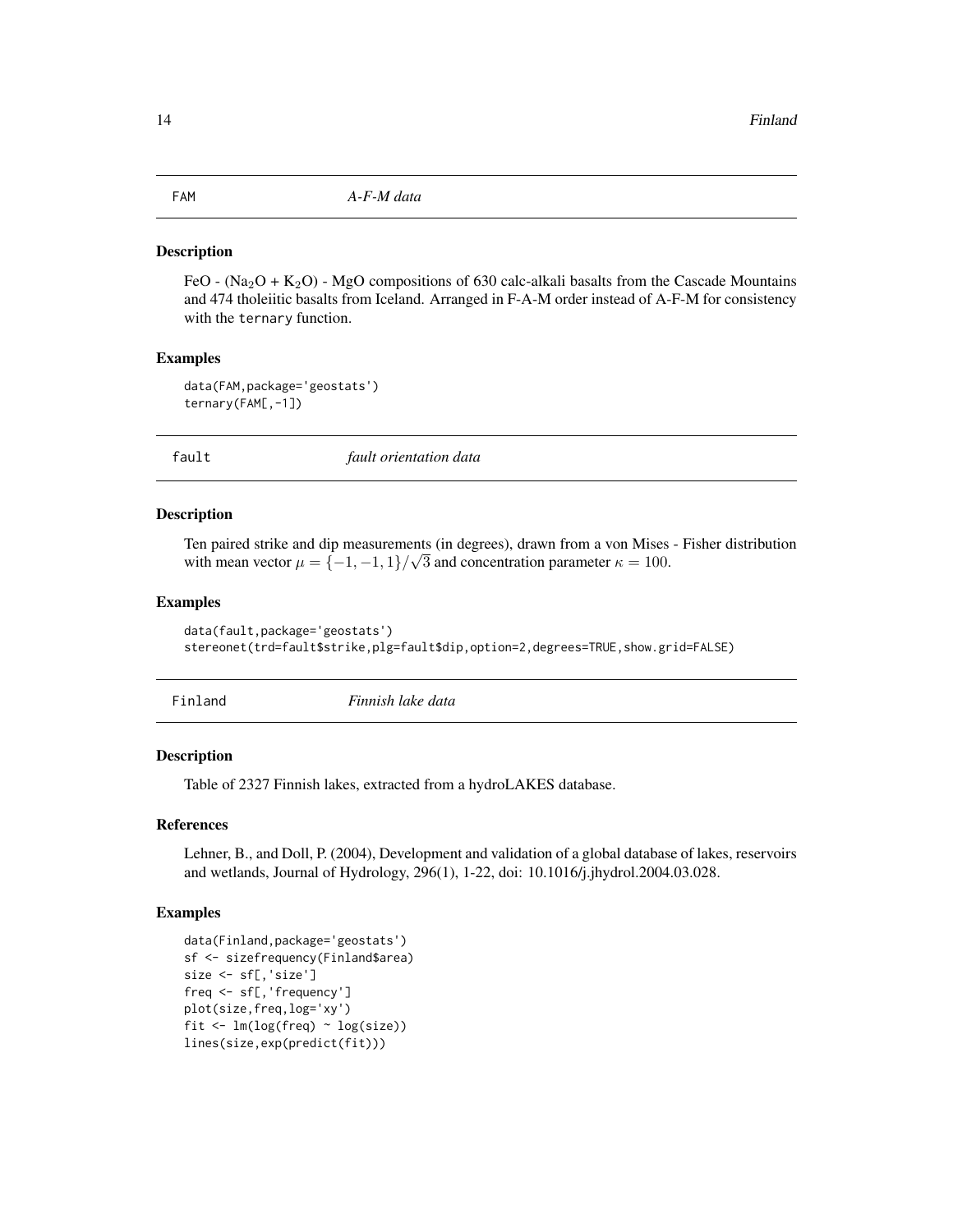<span id="page-14-0"></span>forams *foram count data*

## Description

Planktic foraminifera counts in surface sediments in the Atlantic ocean.

## Examples

```
data(forams,package='geostats')
abundant <- forams[,c('quinqueloba','pachyderma','incompta',
                      'glutinata','bulloides')]
other <- rowSums(forams[,c('uvula','scitula')])
dat <- cbind(abundant,other)
chisq.test(dat)
```
fractaldim *calculate the fractal dimension*

## Description

Performs box counting on a matrix of 0s and 1s.

## Usage

fractaldim(mat, plot = TRUE, ...)

## Arguments

| mat                     | a square matrix of 0s and 1s. Size must be a power of 2. |
|-------------------------|----------------------------------------------------------|
| plot                    | logical. If TRUE, plots the results on a log-log scale.  |
| $\cdot$ $\cdot$ $\cdot$ | optional arguments to the generic points function.       |

## Value

an object of class lm

```
g <- sierpinski(n=5)
fractaldim(g)
```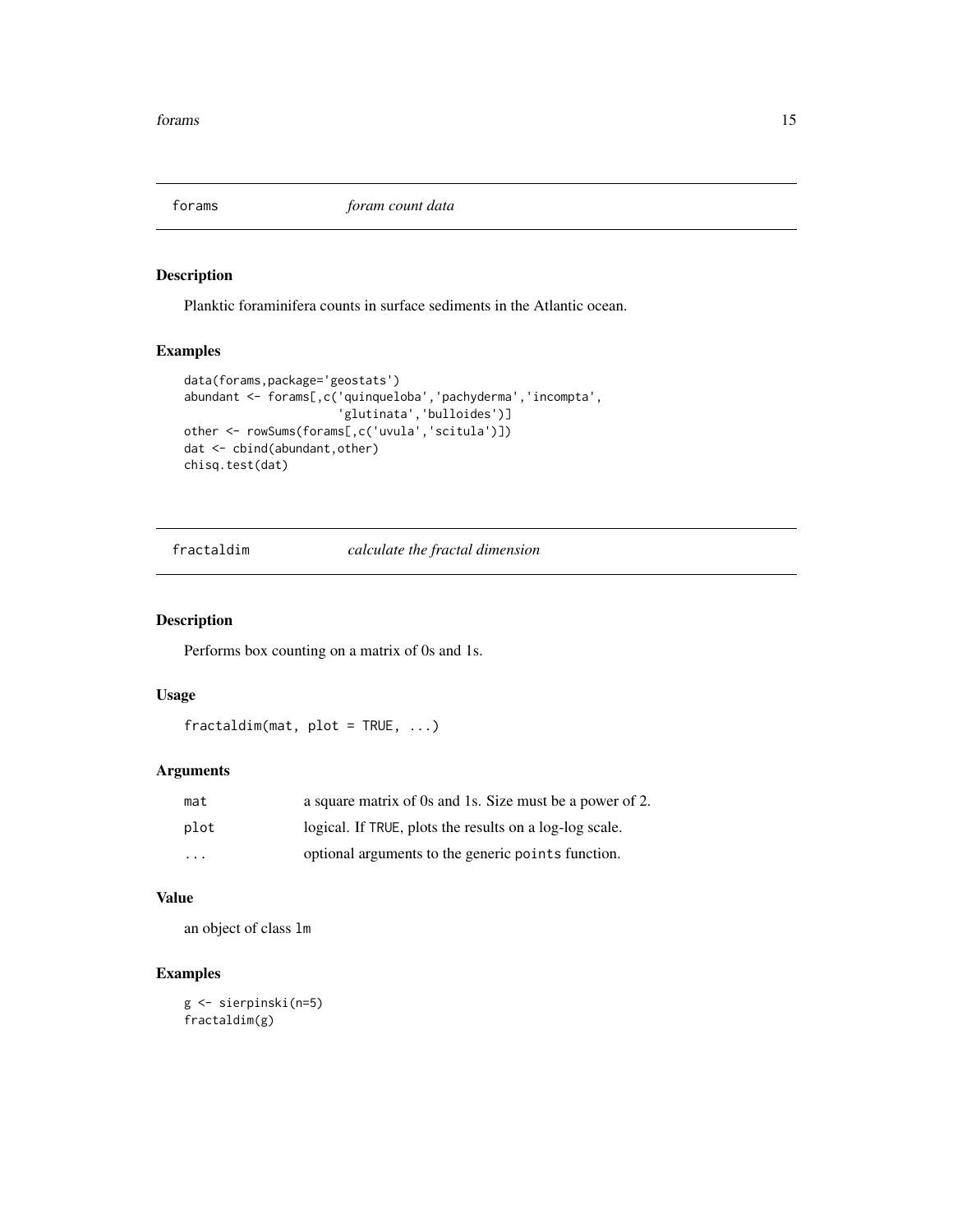<span id="page-15-0"></span>fractures *fractures*

## Description

A  $512\times512$  pixel image of a fracture network.

### Examples

```
data(fractures,package='geostats')
p \leftarrow par(mfrow=c(1,2))image(fractures)
fractaldim(fractures)
par(p)
```
geostats *library(geostats)*

## Description

A list of documented functions may be viewed by typing help(package='geostats'). Detailed instructions are provided at <https://github.com/pvermees/geostats/>.

## Author(s)

Maintainer: Pieter Vermeesch <p.vermeesch@ucl.ac.uk>

## See Also

Useful links:

• <https://github.com/pvermees/geostats/>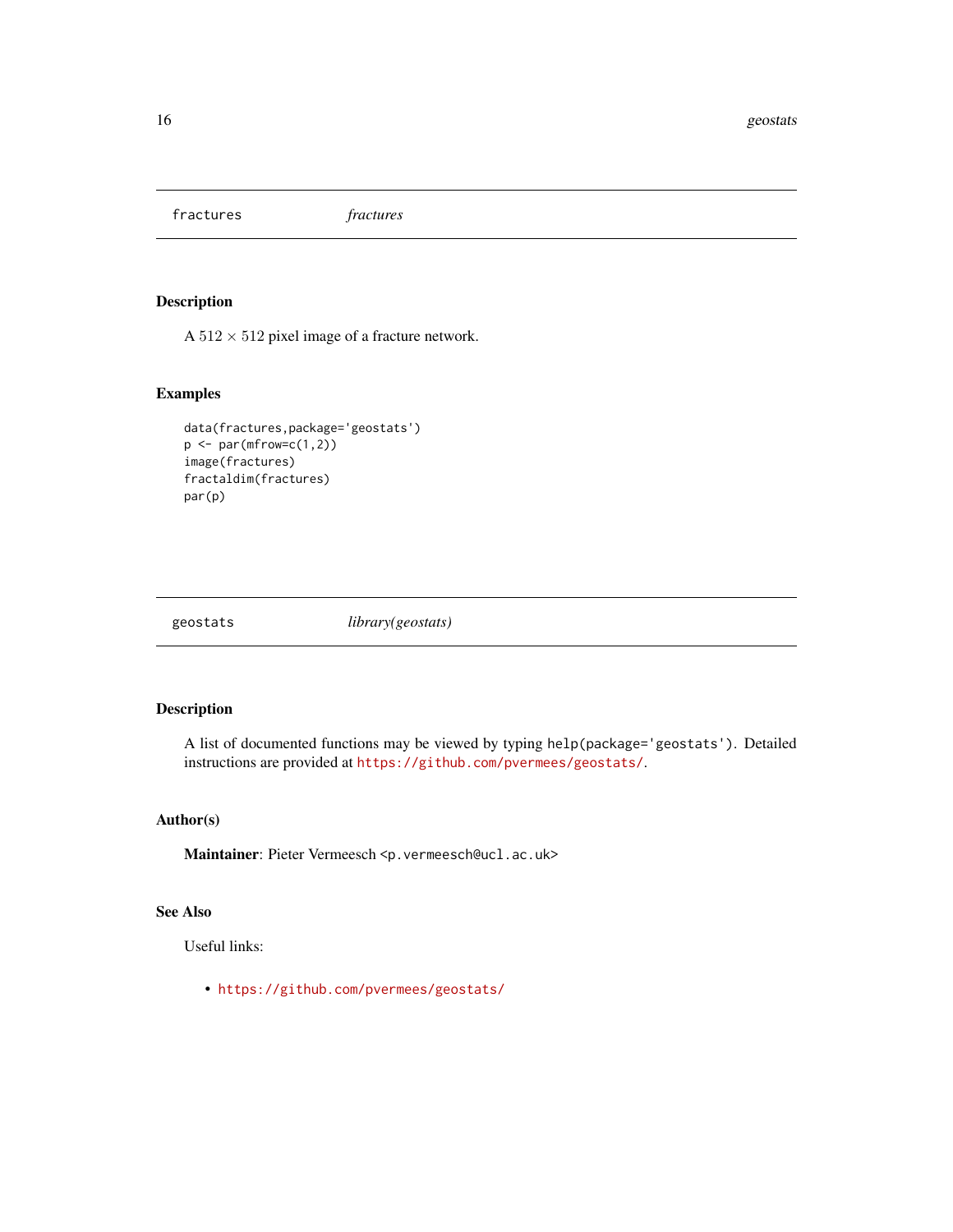<span id="page-16-0"></span>

Calculate a semi-log plot with earthquake magnitude on the horizontal axis,and the cumulative number of earthquakes exceeding any given magnitude on the vertical axis.

## Usage

gutenberg(m,  $n = 10, ...$ )

## Arguments

|                         | a vector of earthquake magnitudes                  |
|-------------------------|----------------------------------------------------|
| n                       | the number of magnitudes to evaluate               |
| $\cdot$ $\cdot$ $\cdot$ | optional arguments to the generic points function. |

#### Value

the output of lm with earthquake magnitude as the independent variable (mag) and the logarithm (base 10) of the frequency as the dependent variable (lfreq).

#### Examples

```
data(declustered,package='geostats')
gutenberg(declustered$mag)
```
hills *hills*

## Description

150 X-Y-Z values for a synthetic landscape that consists of three Gaussian mountains.

```
data(hills,package='geostats')
semivariogram(x=hills$X,y=hills$Y,z=hills$Z,model='gaussian')
```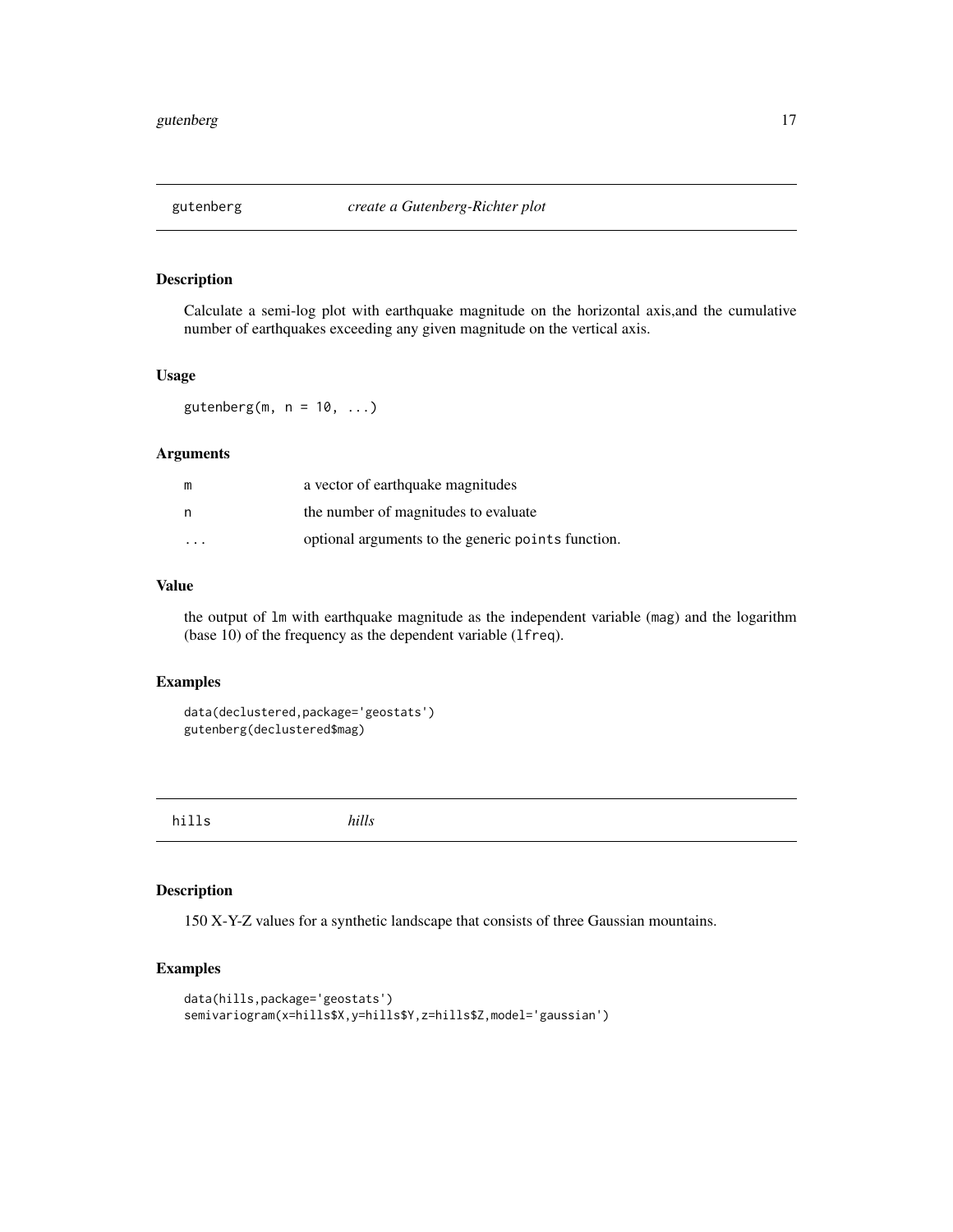<span id="page-17-0"></span>

Calculates or plots a Koch set of fractal lines, which is generated using a recursive algorithm that is built on a triangular hat shaped line segment. Each level of recursion replaces each linear segment by the same pattern.

## Usage

 $koch(n = 4, plot = TRUE, res = 512)$ 

## Arguments

| n    | an integer value controling the number of recursive levels. |
|------|-------------------------------------------------------------|
| plot | logical. If TRUE, the Koch flake is plotted.                |
| res  | the number of pixels in each side of the output matrix      |

## Value

a res x res matrix with 0s and 1s

## Examples

koch()

kriging *kriging*

## Description

Ordinary kriging interpolation of spatial data. Implements a simple version of ordinary kriging that uses all the data in a training set to predict the z-value of some test data, using a semivariogram model generated by the [semivariogram](#page-28-1) function.

## Usage

```
kriging(x, y, z, xi, yi, sym, grid = FALSE, err = FALSE)
```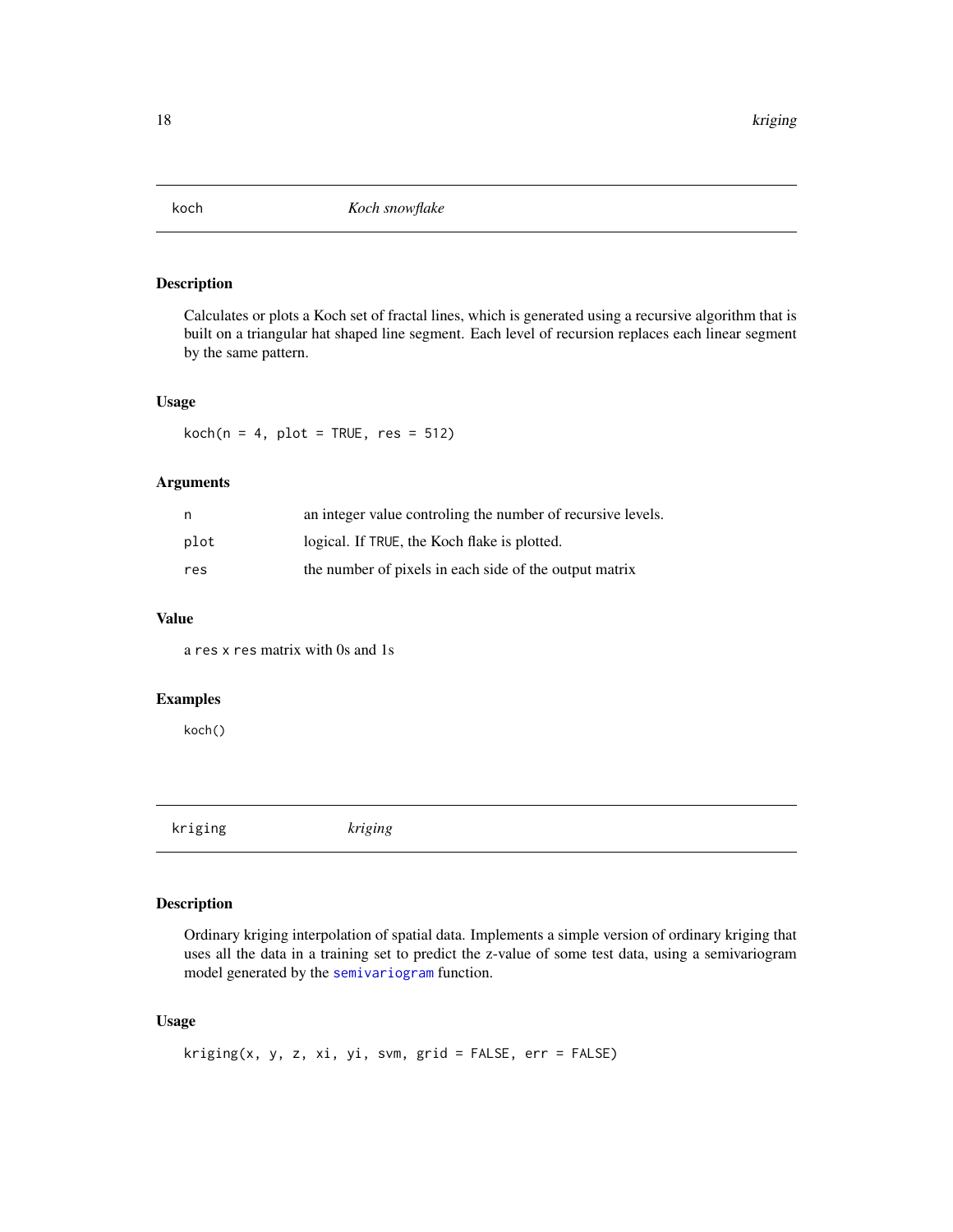#### <span id="page-18-0"></span>ksdist to the contract of the contract of the contract of the contract of the contract of the contract of the contract of the contract of the contract of the contract of the contract of the contract of the contract of the

## Arguments

| $\mathsf{x}$ | numerical vector of training data                                                                                     |
|--------------|-----------------------------------------------------------------------------------------------------------------------|
| y            | numerical vector of the same length as x                                                                              |
| z            | numerical vector of the same length as x                                                                              |
| хi           | scalar or vector with the x-coordinates of the points at which the z-values are to<br>be evaluated.                   |
| yi           | scalar or vector with the y-coordinates of the points at which the z-values are to<br>be evaluated.                   |
| <b>SVM</b>   | output of the semivariogram function, a 3-element vector with the sill, nugget<br>and range of the semivariogram fit. |
| grid         | logical. If TRUE, evaluates the kriging interpolator along a regular grid of values<br>defined by xi and yi.          |
| err          | logical. If TRUE, returns the variance of the kriging estimate.                                                       |

## Value

either a vector (if grid=FALSE) or a matrix (if grid=TRUE) of kriging interpolations. In the latter case, values that are more than 10% out of the data range are given NA values.

### Examples

```
data(meuse,package='geostats')
x <- meuse$x
y <- meuse$y
z <- log(meuse$cadmium)
svm <- semivariogram(x=x,y=y,z=z)
kriging(x=x,y=y,z=z,xi=179850,yi=331650,svm=svm,grid=TRUE)
```
ksdist *Kolmogorov-Smirnov distance matrix*

#### Description

Given a list of numerical vectors, fills a square matrix with Kolmogorov-Smirnov statistics.

#### Usage

```
ksdist(dat)
```
## Arguments

dat a list of numerical data vectors

## Value

an object of class dist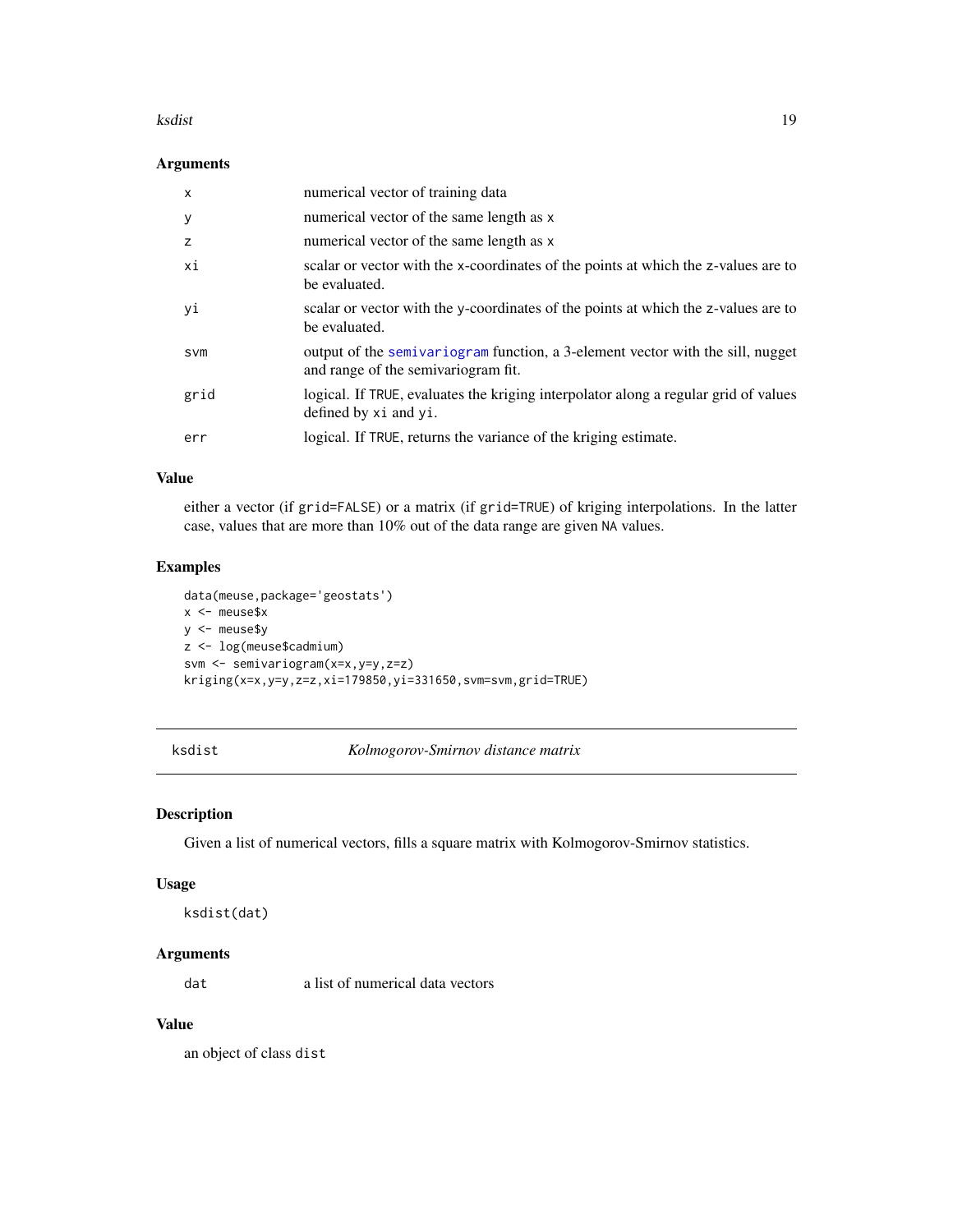## Examples

```
data(DZ,package='geostats')
d <- ksdist(DZ)
mds <- cmdscale(d)
plot(mds,type='n')
text(mds,labels=names(DZ))
```
logit *logistic transformation*

## Description

Maps numbers from [0,1] to  $[-\infty, +\infty]$  and back.

## Usage

```
logit(x, \ldots)
```
## Default S3 method:  $logit(x, inverse = FALSE, ...)$ 

```
## S3 method for class 'density'
logit(x, inverse = TRUE, ...)
```
## Arguments

| X       | a vector of real numbers (strictly positive if inverse=FALSE) or an object of<br>class density.                      |
|---------|----------------------------------------------------------------------------------------------------------------------|
| .       | optional arguments to the log function.                                                                              |
| inverse | logical. If inverse=FALSE, returns $\ln\left[\frac{x}{1-x}\right]$ ; otherwise returns $\frac{\exp[x]}{\exp[x]+1}$ . |

## Value

a vector with the same length of x

```
data(porosity,package='geostats')
lp <- logit(porosity,inverse=FALSE)
ld <- density(lp)
d <- logit(ld,inverse=TRUE)
plot(d)
```
<span id="page-19-0"></span>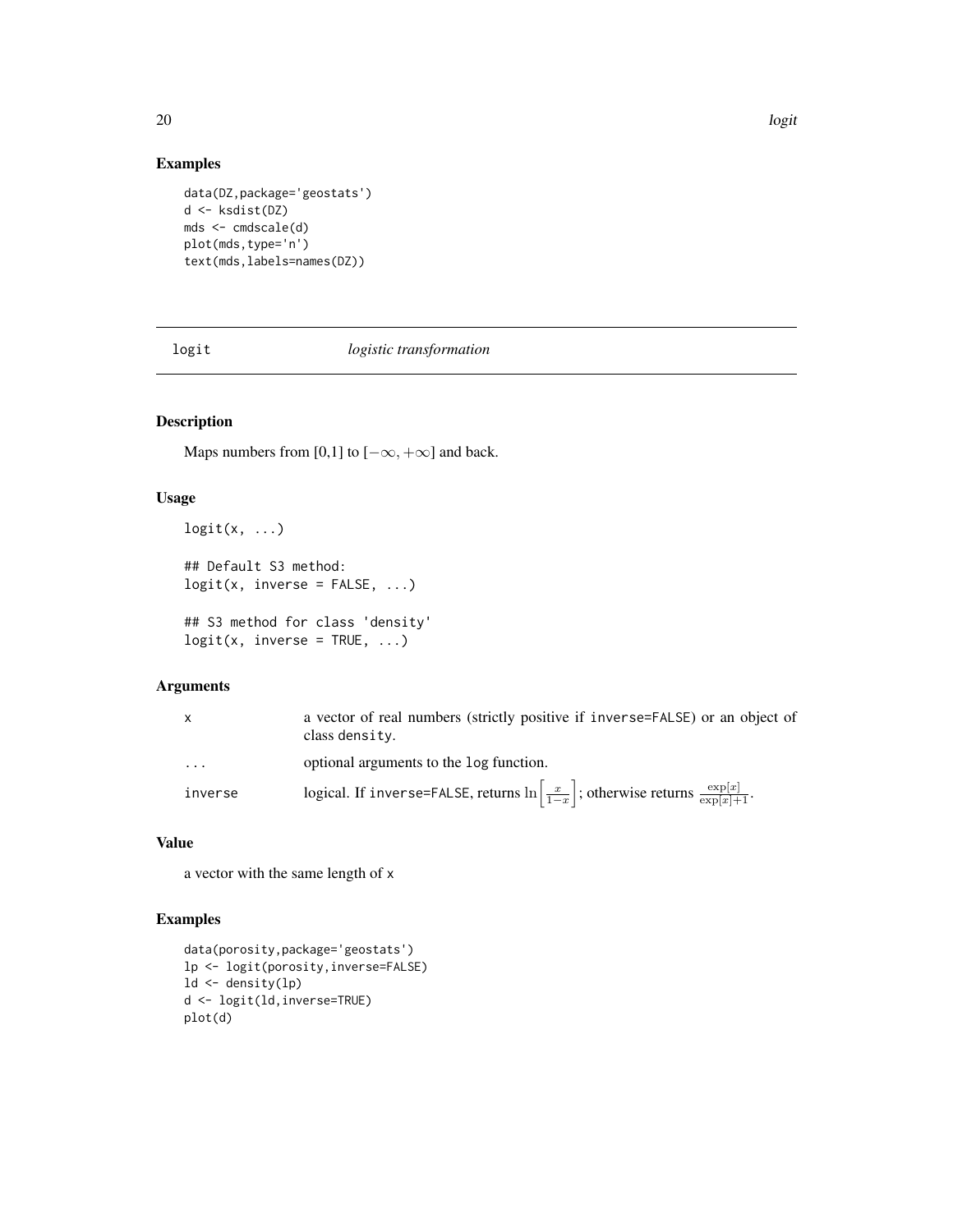<span id="page-20-0"></span>

Major element compositions of 16 Namib sand samples.

## References

Vermeesch, P. & Garzanti, E. "Making geological sense of 'Big Data' in sedimentary provenance analysis." Chemical Geology 409 (2015): 20-27.

#### Examples

```
data(major,package='geostats')
comp <- clr(major)
pc <- prcomp(comp)
biplot(pc)
```
meanangle *mean angle*

## Description

Computes the vector mean of a collection of circular measurements.

#### Usage

meanangle(trd,  $plg = 0$ , option = 0, degrees = FALSE)

## Arguments

| trd     | trend angle, in degrees, between 0 and 360 (if degrees=TRUE) or between 0 and<br>$2\pi$ (if degrees=FALSE).                                                                                                                                                                           |
|---------|---------------------------------------------------------------------------------------------------------------------------------------------------------------------------------------------------------------------------------------------------------------------------------------|
| plg     | (optional) plunge angle, in degrees, between 0 and 90 (if degrees=TRUE) or<br>between 0 and $2\pi$ (if degrees=FALSE).                                                                                                                                                                |
| option  | scalar. If option=0, then plg is ignored and the measurements are considered to<br>be circular; if option=1, then trd is the azimuth and plg is the dip; if option=2,<br>then trd is the strike and plg is the dip; if option=3 then trd is the longitude<br>and plg is the latitude. |
| degrees | TRUE for degrees, FALSE for radians                                                                                                                                                                                                                                                   |

#### Value

a scalar of 2-element vector with the mean orientation, either in radians (if degrees=FALSE), or in degrees.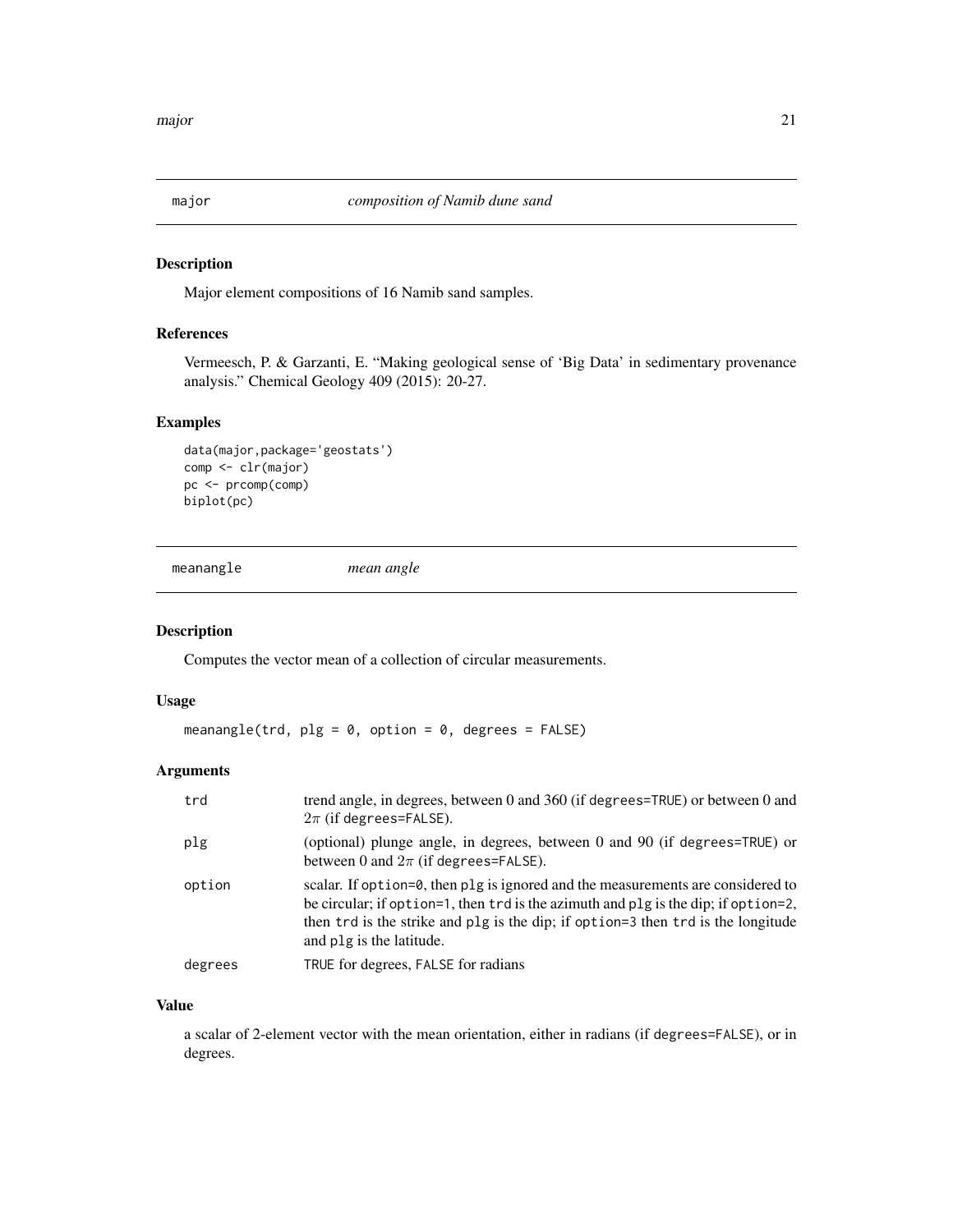<span id="page-21-0"></span>22 Mode New York 2014 12:30 Mode New York 2014 12:30 Mode New York 2014 12:30 Mode New York 2014 12:30 Mode New York 2014

## Examples

```
data(striations,package='geostats')
meanangle(striations,degrees=TRUE)
```
meuse *Meuse river data set*

#### Description

This data set gives locations and topsoil heavy metal concentrations, collected in a flood plain of the river Meuse, near the village of Stein (NL). Heavy metal concentrations are from composite samples of an area of approximately 15 m x 15 m. This version of the meuse dataset is a trimmed down version of the eponymous dataset from the sp dataset.

## Examples

```
data(meuse,package='geostats')
semivariogram(x=meuse$x,y=meuse$y,z=log(meuse$cadmium))
```
Mode *get the mode of a dataset*

#### Description

Computes the most frequently occuring value in a sampling distribution.

#### Usage

```
Mode(x, categorical = FALSE)
```
#### Arguments

| $\mathsf{X}$ | a vector                                                                                                                                                                                              |
|--------------|-------------------------------------------------------------------------------------------------------------------------------------------------------------------------------------------------------|
| categorical  | logical. If TRUE, returns the most frequently occurring value for categorical vari-<br>ables. If FALSE, returns the value corresponding to the maximimum kernel den-<br>sity for continuous variables |

#### Value

a scalar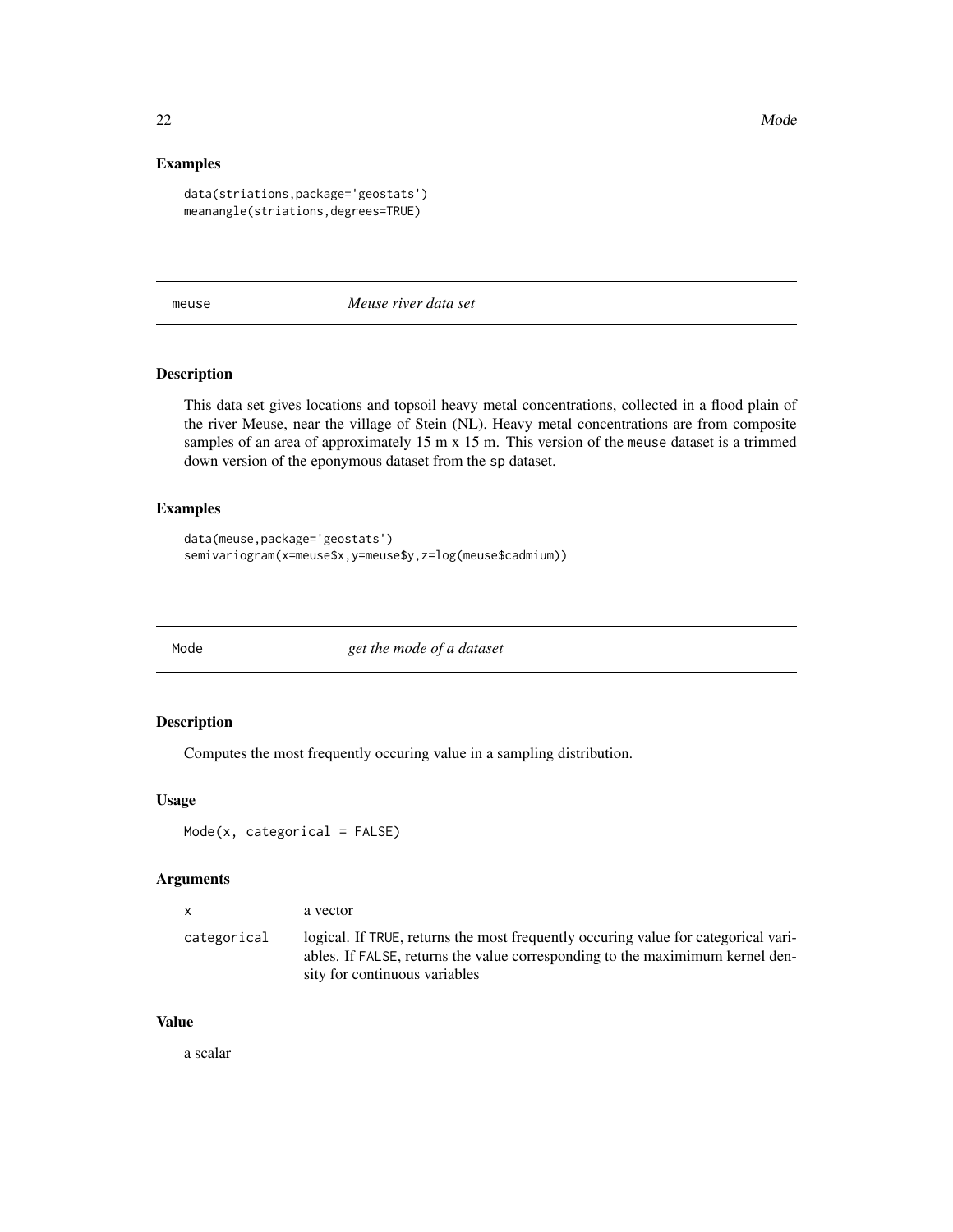## <span id="page-22-0"></span>palaeomag 23

#### Examples

```
data(clasts,package='geostats')
m1 <- Mode(clasts,categorical=TRUE)
m2 < -1:50for (i in m2){
  m2[i] <- Mode(rnorm(100),categorical=FALSE)
}
hist(m2)
```
palaeomag *palaeomagnetic data*

#### Description

Ten paired magnetic declination (azimuth) and inclination (dip) measurements, drawn from a von Mises - Fisher distribution with mean vector  $\mu = \{2, 2, 1\}/3$  and concentration parameter  $\kappa = 200$ .

## Examples

```
data(palaeomag,package='geostats')
stereonet(trd=palaeomag$decl,plg=palaeomag$incl,degrees=TRUE,show.grid=FALSE)
```

|--|--|

**Principal Component Analysis of 2D data** 

## Description

Produces a 4-panel summary plot for two dimensional PCA for didactical purposes.

#### Usage

PCA2D(X)

#### Arguments

X a matrix with two columns

## Examples

 $X \leftarrow \text{rbind}(c(-1,7),c(3,2),c(4,3))$ colnames(X) <- c('a','b') PCA2D(X)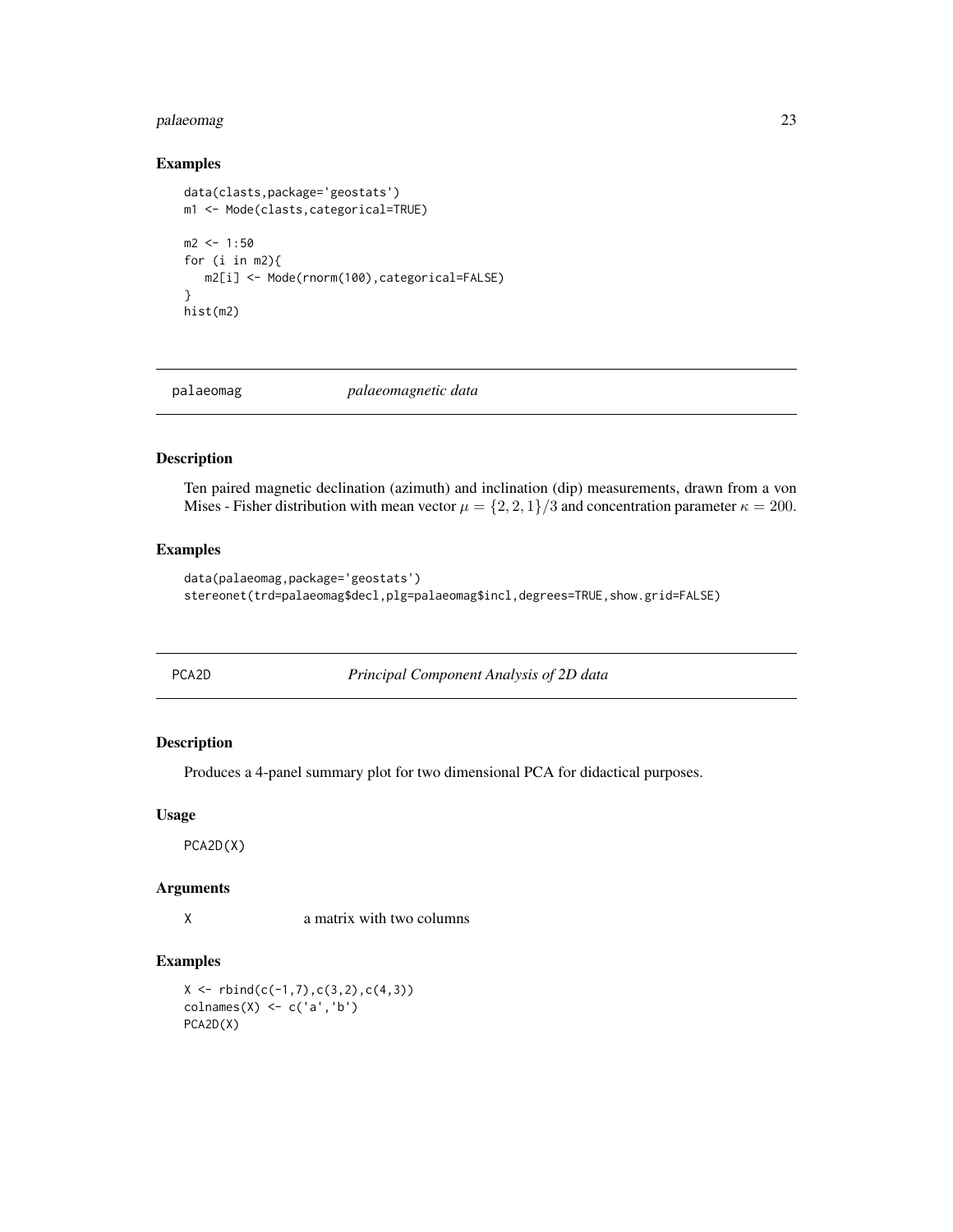<span id="page-23-0"></span>

Simulates the 3-magnet pendulum experiment, starting at a specified position with a given start velocity.

## Usage

```
pendulum(
  startpos = c(-2, 2),
  startvel = c(\emptyset, \emptyset),
  src = rbind(c(0, 0), c(0.5, sqrt(0.75)), c(1, 0)),plot = TRUE
\mathcal{L}
```
## Arguments

| startpos | 2-element vecotor with the initial position                             |
|----------|-------------------------------------------------------------------------|
| startvel | 2-element vector with the initial velocity                              |
| src      | $n$ matrix with the positions of the magnets                            |
| plot     | logical. If TRUE, generates a plot with the trajectory of the pendulum. |

## Value

the end position of the pendulum

### Examples

```
p \leftarrow par(mfrow=c(1,2))pendulum(startpos=c(2.1,2))
pendulum(startpos=c(1.9,2))
par(p)
```
pH *pH data*

## Description

pH measurements in 20 samples of rain water.

```
data(pH,package='geostats')
hist(pH)
```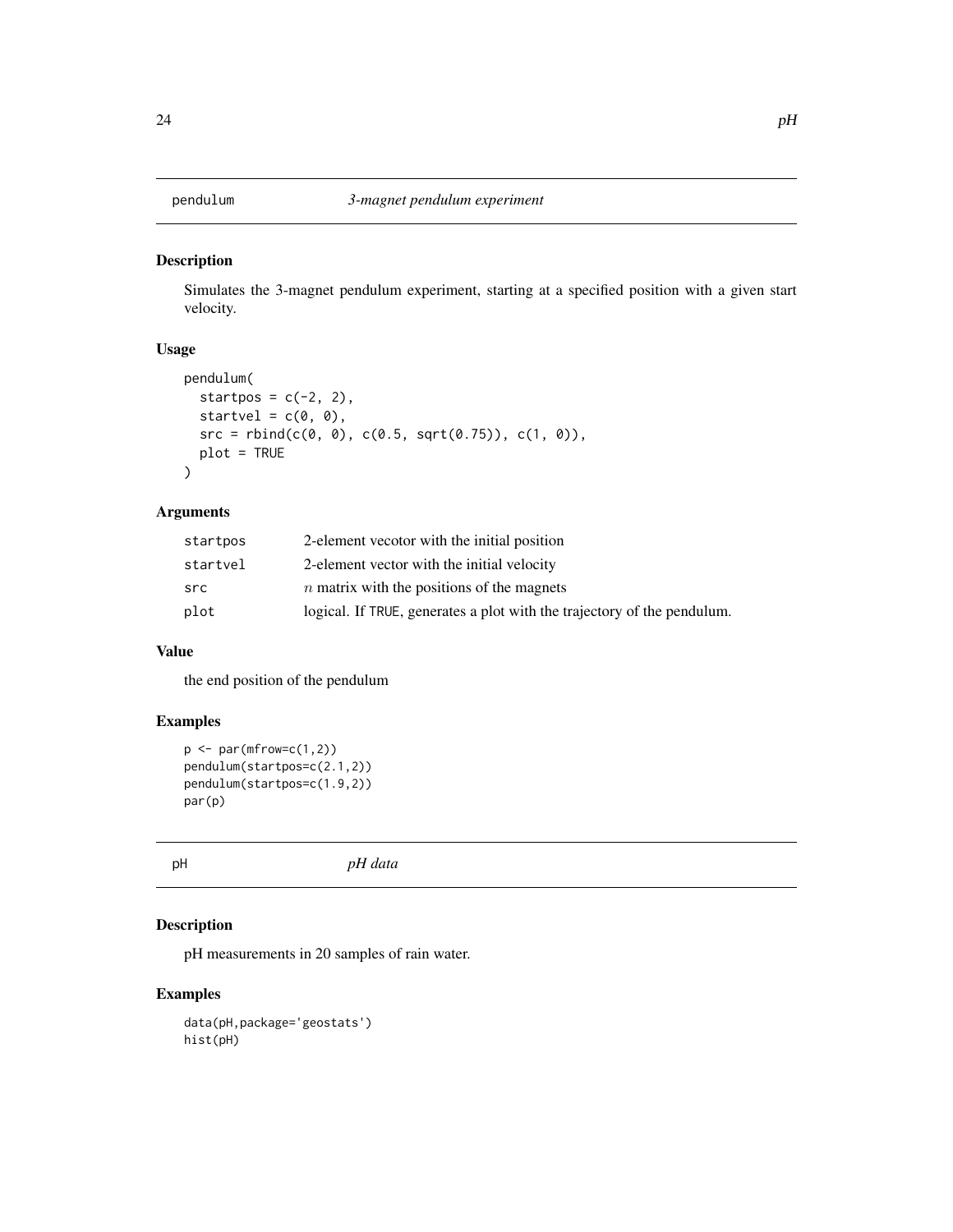<span id="page-24-0"></span>

The world population from 1750 until 2014

#### Examples

```
data(pop,package='geostats')
plot(population ~ year, data=pop, type='b')
```
porosity *porosity data*

## Description

20 porosity measurements, as fractions.

### Examples

```
data(porosity,package='geostats')
plot(density(logit(porosity)))
```
randy *generate bivariate random data*

## Description

Returns bivariate datasets from four synthetic distributions that have the shape of a circle, arrow, square and ellipse.

#### Usage

 $r$ andy(pop = 1, n = 250)

## Arguments

| pop | an integer from 1 to 4 marking the population of choice: $1 =$ circle, $2 =$ arrow, 3 |
|-----|---------------------------------------------------------------------------------------|
|     | $=$ solid square, $4 =$ ellipse.                                                      |
| n   | the number of random draws to be drawn from population pop                            |

## Value

a [2xn] matrix of random numbers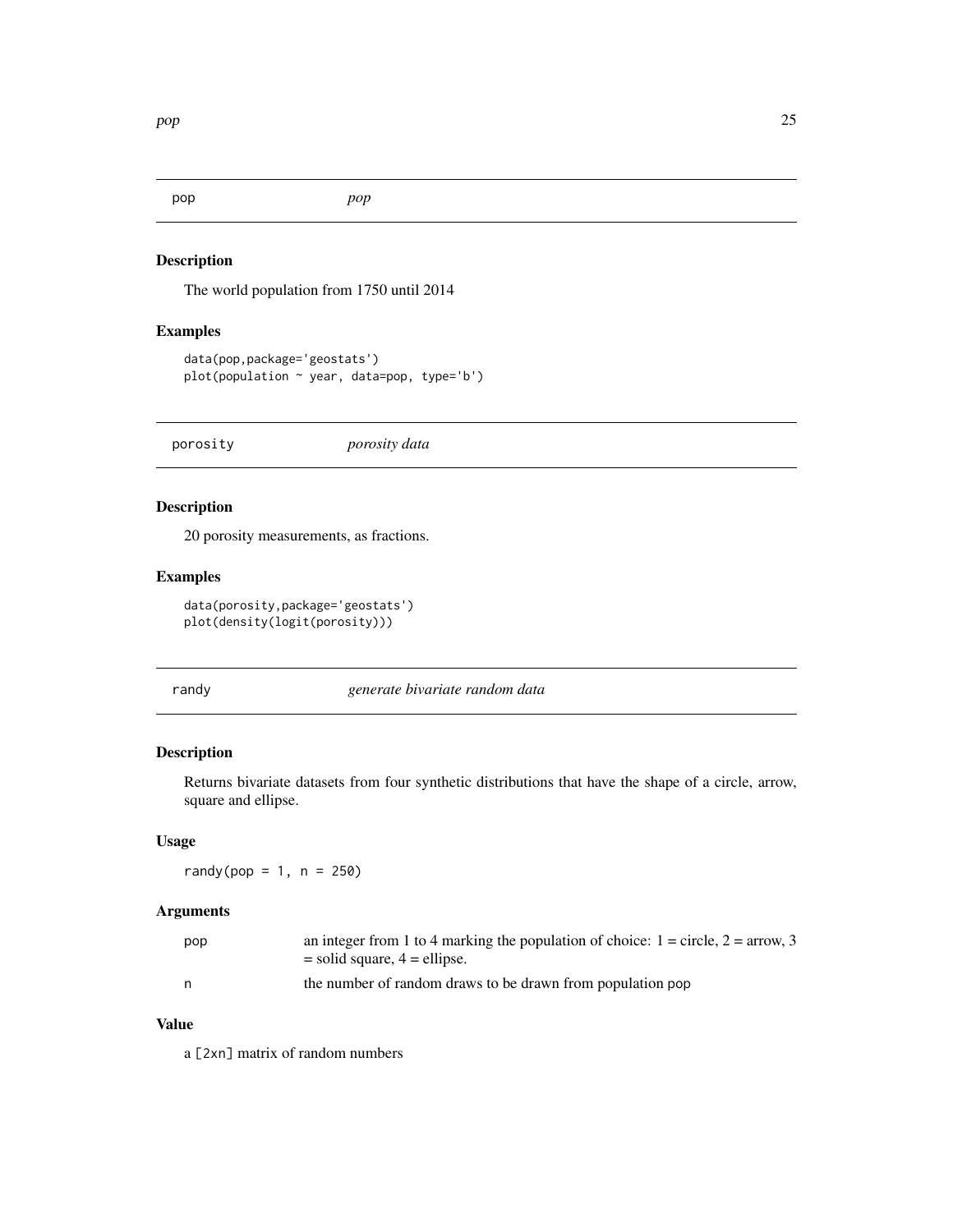$26$  Rbar

## Examples

```
p \leftarrow par(mfrow=c(1,4))for (i in 1:4){
   plot(randy(pop=i))
}
par(p)
```
Rbar  $cal\overline{R}$ <sup>2</sup>

## Description

Given *n* circular or spherical measurements, the length of their normalised vector sum  $(\bar{R})$  serves as a measure of directional concentration.

## Usage

Rbar(trd,  $plg = 0$ , option = 0, degrees = FALSE)

## Arguments

| trd     | trend angle, in degrees, between 0 and 360 (if degrees=TRUE) or between 0 and<br>$2\pi$ (if degrees=FALSE).                                                                                                                                                                           |
|---------|---------------------------------------------------------------------------------------------------------------------------------------------------------------------------------------------------------------------------------------------------------------------------------------|
| plg     | (optional) plunge angle, in degrees, between 0 and 90 (if degrees=TRUE) or<br>between 0 and $2\pi$ (if degrees=FALSE).                                                                                                                                                                |
| option  | scalar. If option=0, then plg is ignored and the measurements are considered to<br>be circular; if option=1, then trd is the azimuth and plg is the dip; if option=2,<br>then trd is the strike and plg is the dip; if option=3 then trd is the longitude<br>and plg is the latitude. |
| degrees | TRUE for degrees, FALSE for radians                                                                                                                                                                                                                                                   |

## Value

a value between 0 and 1

```
data(striations,package='geostats')
Rbar(striations,degrees=TRUE)
```
<span id="page-25-0"></span>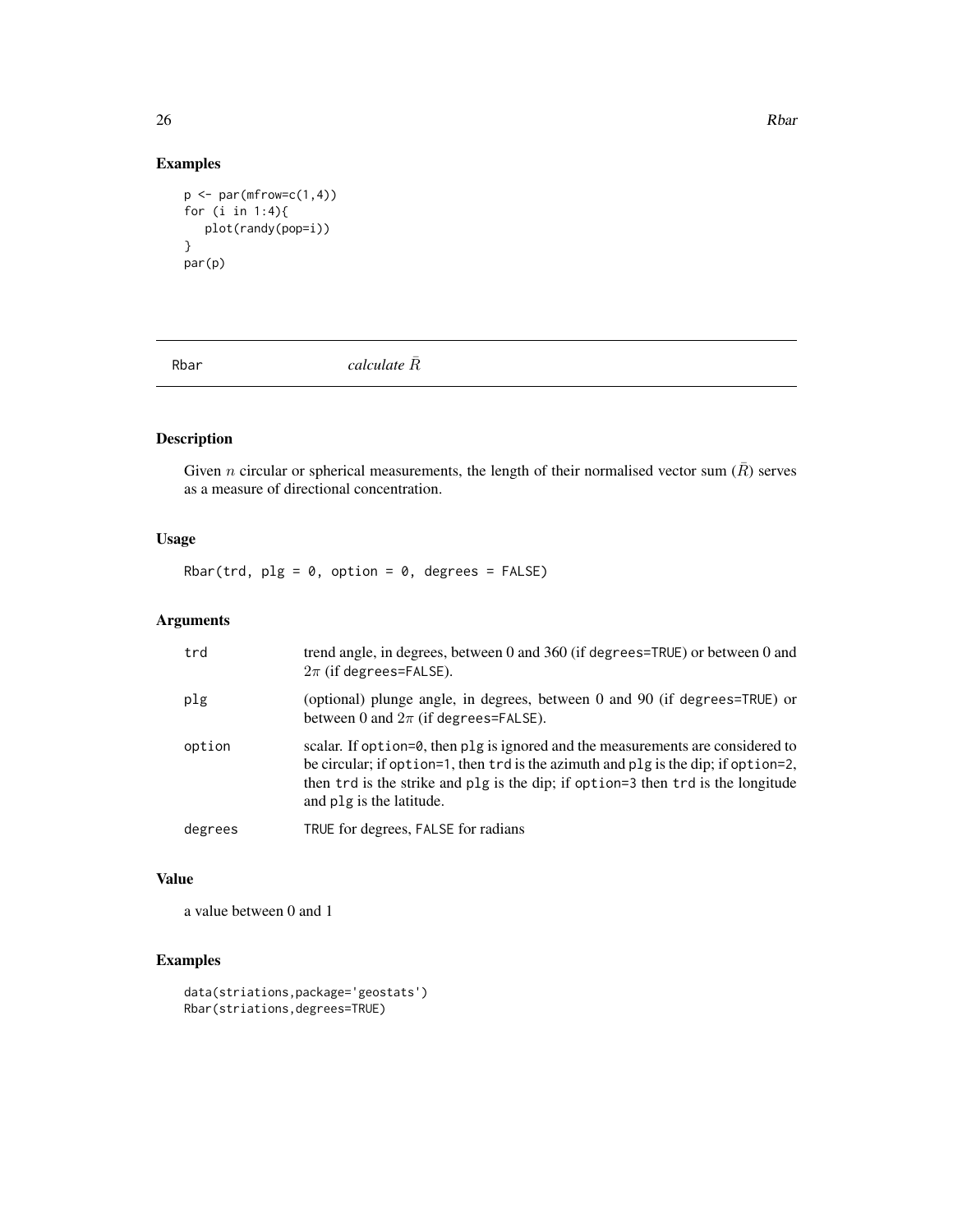<span id="page-26-0"></span>

Converts the empirical concentration parameter  $\overline{R}$  to the von-Mises concentration parameter  $\kappa$ .

#### Usage

Rbar2kappa $(R, p = 1)$ 

#### Arguments

| R | a scalar or vector of values between 0 and 1 |
|---|----------------------------------------------|
| D | the number of parameters                     |

## Details

R and  $\kappa$  are two types of concentration parameter that are commonly used in directional data analysis.  $\kappa$  is one of the parameters of the parametric von Mises distribution, which is difficult to estimate from the data.  $\bar{R}$  is easier to calculate from data. Rbar2kappa converts  $\bar{R}$  to  $\bar{\kappa}$  using the following approximate empirical formula:

$$
\kappa = \frac{\bar{R}(p+1-\bar{R}^2)}{1-\bar{R}^2}
$$

where  $p$  marks the number of parameters in the data space  $(1$  for circle,  $2$  for a sphere).

#### Value

value(s) between 0 and  $+\infty$ 

#### References

Banerjee, A., et al. "Clustering on the unit hypersphere using von Mises-Fisher distributions." Journal of Machine Learning Research 6.Sep (2005): 1345-1382.

```
data(striations,package='geostats')
Rbar2kappa(Rbar(striations,degrees=TRUE))
```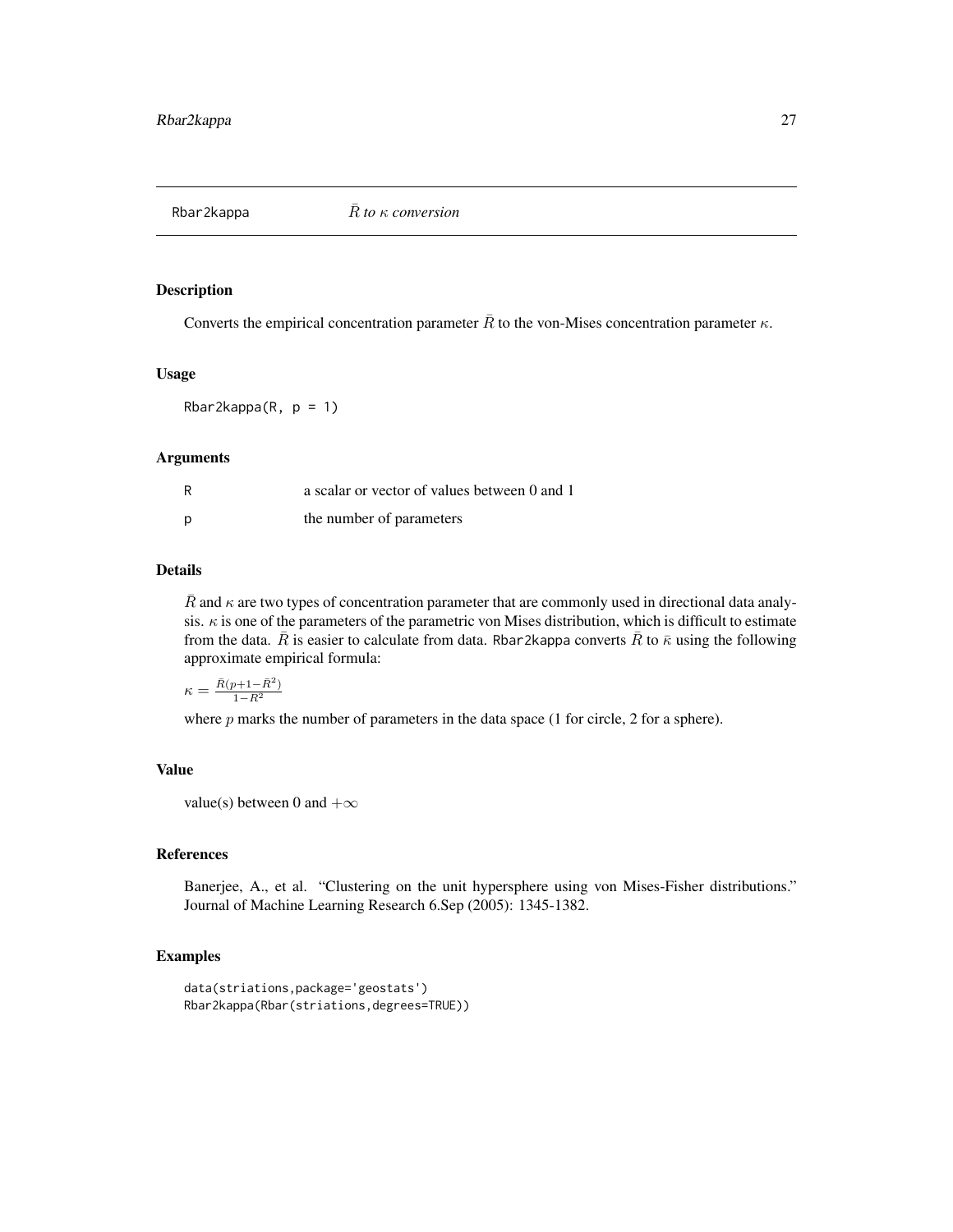<span id="page-27-0"></span>

Synthetic dataset of 8 Rb-Sr analysis that form a 1Ga isochron.

## Examples

```
data(rbsr,package='geostats')
plot(rbsr[,'RbSr'],rbsr[,'SrSr'])
fit <- lm(SrSr ~ RbSr,data=rbsr)
abline(fit)
```
rwyxz *Spurious correlation*

## Description

Calculate the 'null correlation' of ratios, using the the spurious correlation formula of Pearson (1897).

#### Usage

```
rwyxz(
 mw,
 mx,
 my,
 mz,
 sw,
  sx,
 sy,
 sz,
 rwx = 0,
  rwy = 0,
  rwz = \emptyset,
 rxy = 0,
 rxz = 0,
 ryz = 0)
ryxy(mx, my, sx, sy, rxy = 0)rxzyz(mx, my, mz, sx, sy, sz, rxy = 0, rxz = 0, ryz = 0)
```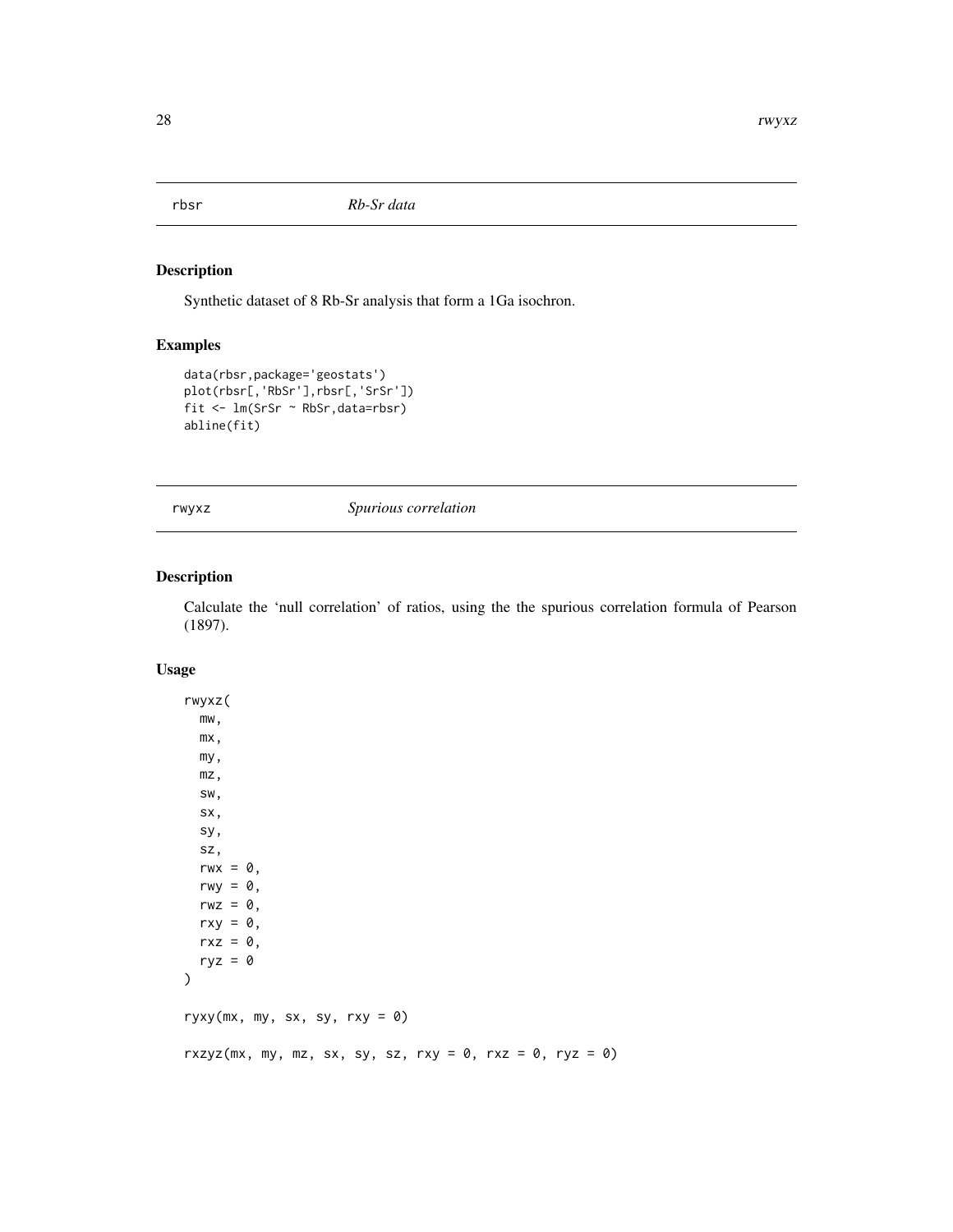## <span id="page-28-0"></span>semivariogram 29

## Arguments

| mw             | the mean of variable w                      |
|----------------|---------------------------------------------|
| mx             | the mean of variable x                      |
| my             | the mean of variable y                      |
| m <sub>Z</sub> | the mean of variable z                      |
| SW             | the standard deviation of variable w        |
| SX             | the standard deviation of variable x        |
| sy             | the standard deviation of variable y        |
| <b>SZ</b>      | the standard deviation of variable z        |
| rwx            | the correlation coefficient between w and x |
| rwy            | the correlation coefficient between w and y |
| rwz            | the correlation coefficient between w and z |
| rxy            | the correlation coefficient between x and y |
| rxz            | the correlation coefficient between x and z |
| ryz            | the correlation coefficient between y and z |

## Value

the null correlation coefficient

#### References

Pearson, K. "Mathematical contributions to the theory of evolution. – on a form of spurious correlation which may arise when indices are used in the measurement of organs." Proceedings of the Royal Society of London 60.359-367 (1897): 489-498.

## Examples

rxzyz(mx=100,my=100,mz=100,sx=1,sy=1,sz=10)

<span id="page-28-1"></span>semivariogram *semivariogram*

## Description

Plots the semivariance of spatial data against inter-sample distance, and fits a spherical equation to it.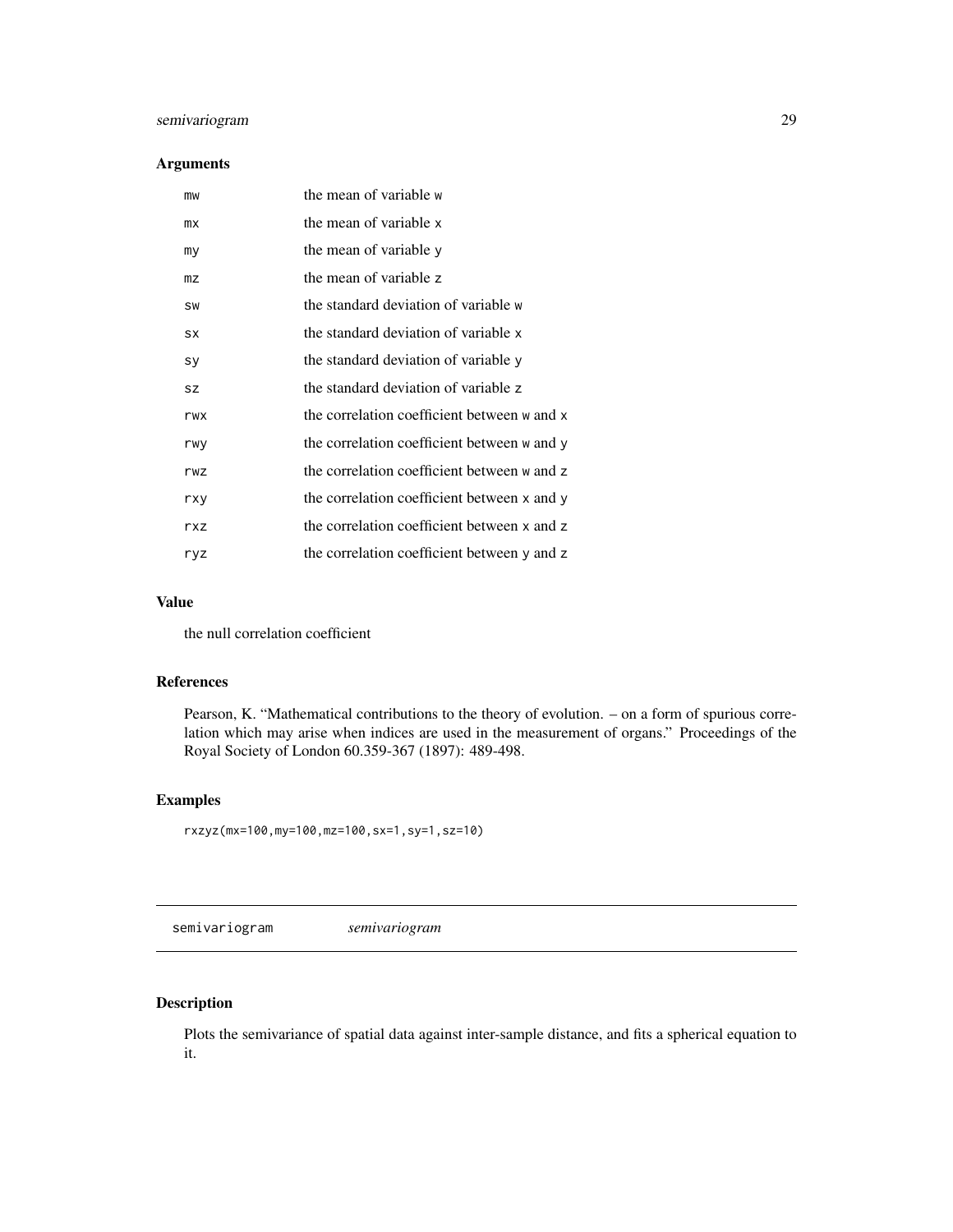#### 30 sierpinski

## Usage

```
semivariogram(
  x,
 y,
 z,
 bw = NULL,nb = 13,plot = TRUE,
 fit = TRUE,model = c("spherical", "exponential", "gaussian"),
  ...
\mathcal{L}
```
## Arguments

| $\mathsf{x}$ | numerical vector                                                                      |
|--------------|---------------------------------------------------------------------------------------|
| y            | numerical vector of the same length as x                                              |
| z            | numerical vector of the same length as x                                              |
| bw           | (optional) the bin width of the semivariance search algorithm                         |
| nb           | (optional) the maximum number of bins to evaluate                                     |
| plot         | logical. If FALSE, suppresses the graphical output                                    |
| fit          | logical. If TRUE, returns the sill, nugget and range.                                 |
| model        | the parametric model to fit to the empirical semivariogram (only used if f i t=TRUE). |
| $\cdots$     | optional arguments to be passed on to the generic plot function                       |

## Value

returns a list with the estimated semivariances at different distances for the data, and (if fit=TRUE), a vector with the sill, nugget and range.

#### Examples

```
data(meuse,package='geostats')
semivariogram(x=meuse$x,y=meuse$y,z=log(meuse$cadmium))
```
sierpinski *Sierpinski carpet*

#### Description

Returns a matrix of 0s and 1s that form a Sierpinski carpet. This is a two dimensional fractal, which is generated using a recursive algorithm that is built on a grid of eight black squares surrounding a white square. Each level of recursion replaces each black square by the same pattern.

<span id="page-29-0"></span>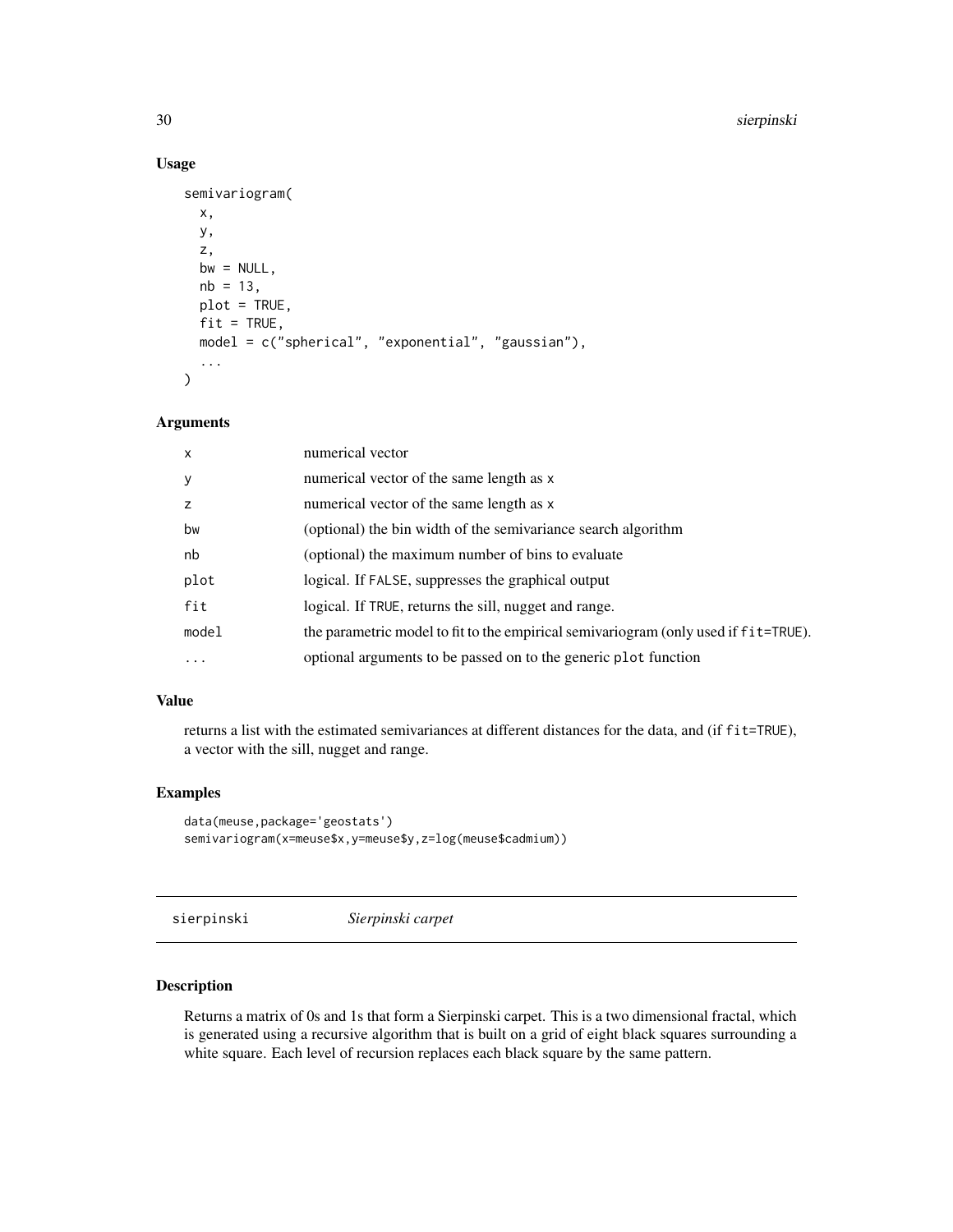## <span id="page-30-0"></span>sizefrequency 31

## Usage

sierpinski(n = 5)

## Arguments

n an integer value controling the number of recursive levels.

### Value

a square matrix with 0s and 1s.

## Examples

```
g <- sierpinski(n=5)
image(g,col=c('white','black'),axes=FALSE,asp=1)
```
sizefrequency *calculate the size-frequency distribution of things*

## Description

Count the number of items exceeding a certain size.

## Usage

sizefrequency(dat,  $n = 10$ ,  $log = TRUE$ )

## Arguments

| dat | a numerical vector                                                                           |
|-----|----------------------------------------------------------------------------------------------|
| n   | the number of sizes to evaluate                                                              |
| log | logical. If TRUE, uses a log spacing for the sizes at which the frequencies are<br>evaluated |

## Value

a data frame with two columns size and frequency

```
data(Finland,package='geostats')
sf <- sizefrequency(Finland$area)
plot(frequency~size,data=sf,log='xy')
fit <- lm(log(frequency) ~ log(size),data=sf)
lines(x=sf$size,y=exp(predict(fit)))
```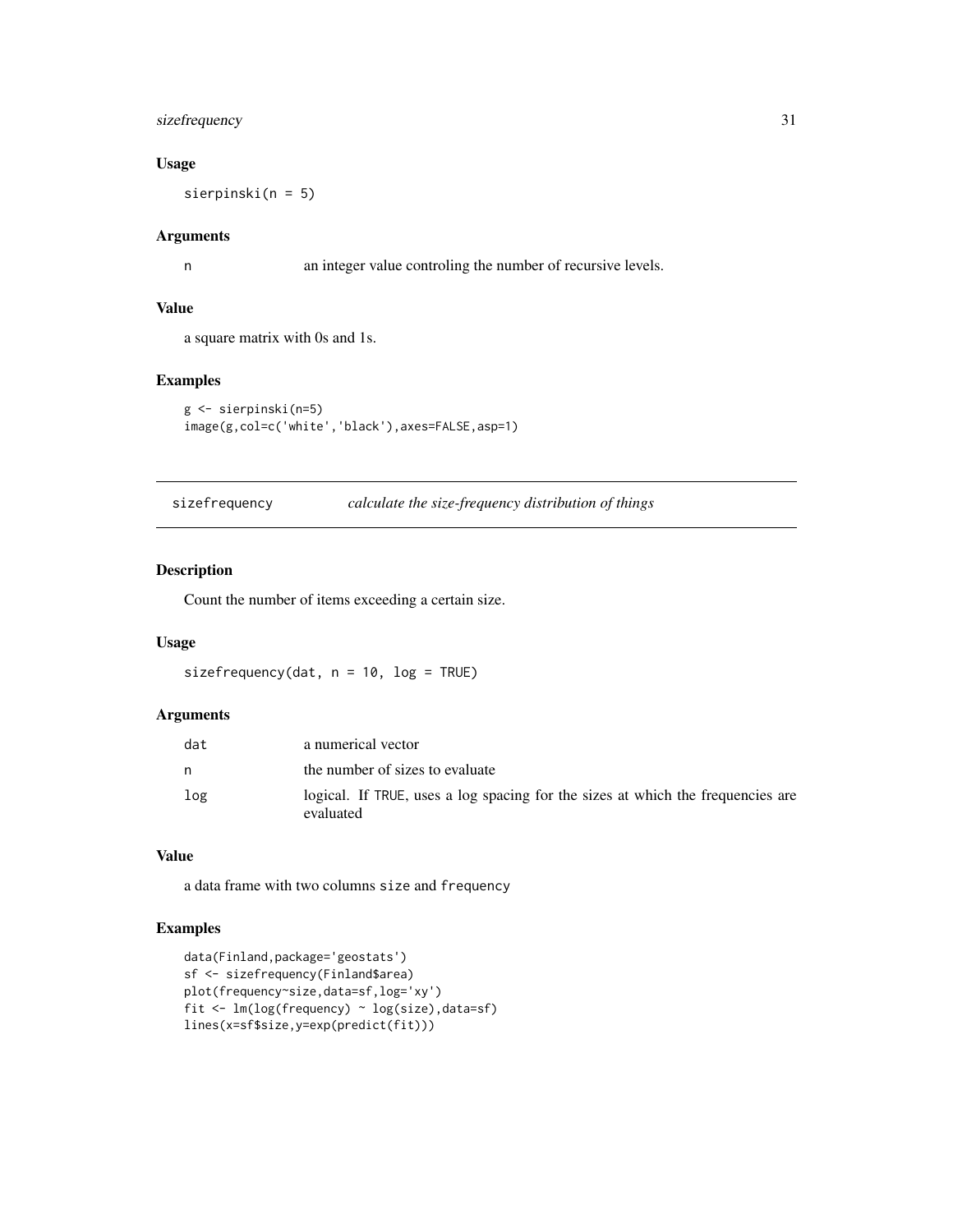<span id="page-31-0"></span>Compute the third moment of a sampling distribution.

#### Usage

skew(x)

#### Arguments

x a vector

## Value

a scalar

## Examples

data(porosity,package='geostats') skew(porosity)

stereonet *stereonet*

## Description

Plots directional data on a Wulff or Schmidt stereonet. The Wulff equal angle polar Lambert projection preserves the shape of objects and is often used to visualise structural data. The Schmidt equal area polar Lambert projection preserves the size of objects and is more popular in mineralogy.

## Usage

```
stereonet(
  trd,
 plg,
  coneAngle = rep(10, length(trd)),
 option = 1,wulff = TRUE,add = FALSE,degrees = FALSE,
  show.grid = TRUE,
  grid,col = "grey50",t1 = 0.05,
```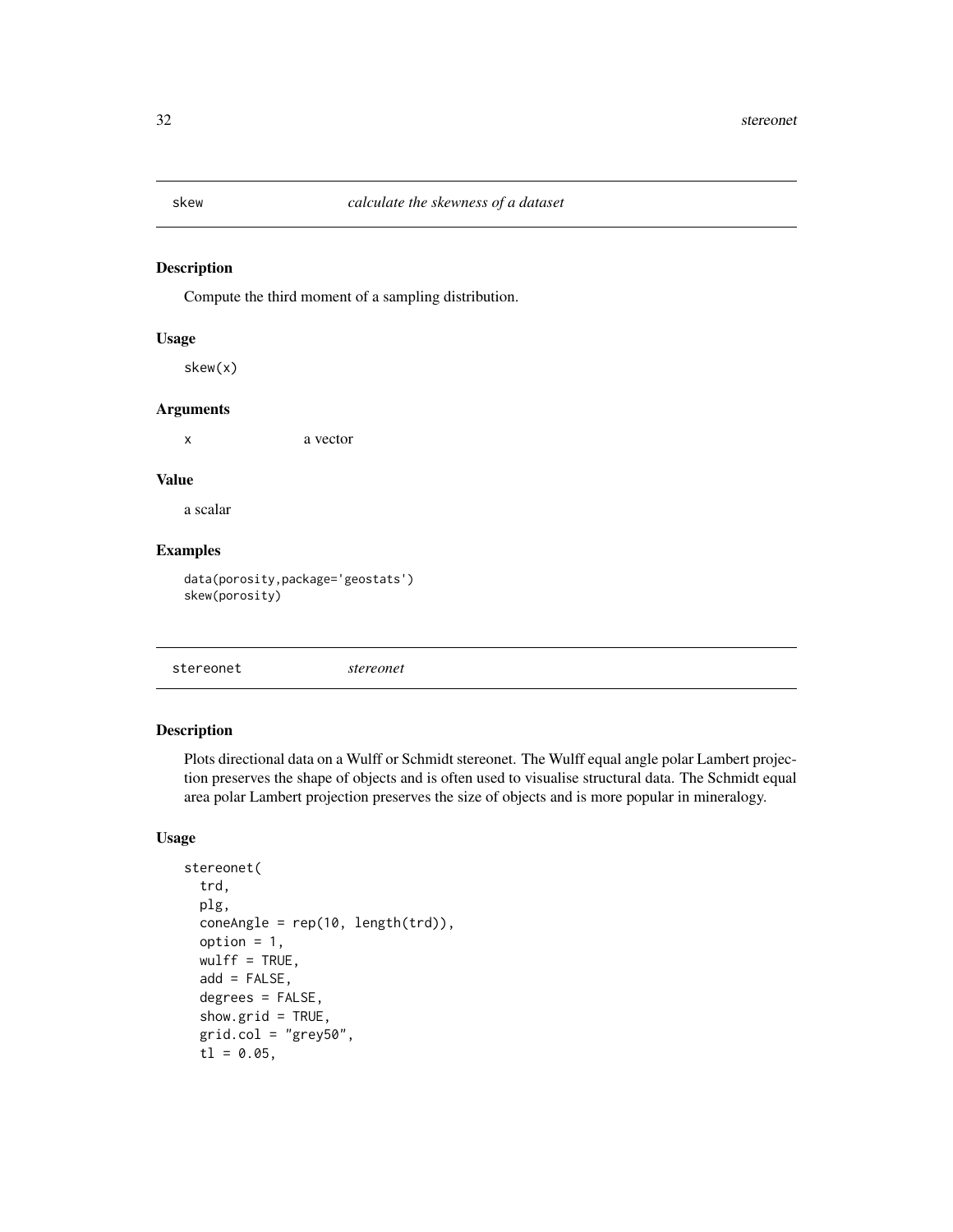#### stereonet 33

```
type = "p",labels = 1:length(trd),...
\mathcal{L}
```
## Arguments

| trd       | trend angle, in degrees, between 0 and 360 (if degrees=TRUE) or between 0 and<br>$2\pi$ (if degrees=FALSE).                                                                                                |
|-----------|------------------------------------------------------------------------------------------------------------------------------------------------------------------------------------------------------------|
| plg       | plunge angle, in degrees, between 0 and 90 (if degrees=TRUE) or between 0 and<br>$2\pi$ (if degrees=FALSE).                                                                                                |
| coneAngle | if option=4, controls the radius of a small circle around the pole with azimuth<br>trd and dip plg.                                                                                                        |
| option    | scalar. If option=1 or option=4, then trd is the azimuth and plg is the dip; if<br>option=2, then trd is the strike and plg is the dip; if option=3, then trd is the<br>longitude and plg is the latitude. |
| wulff     | logical. If FALSE, produces a Schmidt net.                                                                                                                                                                 |
| add       | logical. If TRUE, adds to an existing stereonet.                                                                                                                                                           |
| degrees   | logical. If FALSE, assumes that azimuth and dip are in radians.                                                                                                                                            |
| show.grid | logical. If TRUE, decorates the plot with a grid of great and small circles.                                                                                                                               |
| grid.col  | colour of the grid.                                                                                                                                                                                        |
| tl        | tick length for the N, E, S, W markers (value between 0 and 1). Set to 0 to omit<br>the markers.                                                                                                           |
| type      | if option=1 or 3, coordinates can be visualsed as points (type= $'p'$ ), lines<br>(type='1') or decorated with text labels (type='t').                                                                     |
| labels    | if option=1 or 3 and type='t', specifies the text labels to be used to mark the<br>measurements on the stereonet.                                                                                          |
| $\cdots$  | optional arguments to be passed on to the generic points function                                                                                                                                          |

## Author(s)

based on a MATLAB script written by Nestor Cardozo.

#### References

Allmendinger, R.W., Cardozo, N., and Fisher, D.M. "Structural geology algorithms: Vectors and tensors". Cambridge University Press, 2011.

```
stereonet(trd=c(120,80),plg=c(10,30),degrees=TRUE,pch=16)
stereonet(trd=c(120,80),plg=c(10,30),degrees=TRUE,
         option=4,coneAngle=c(5,10),add=TRUE)
```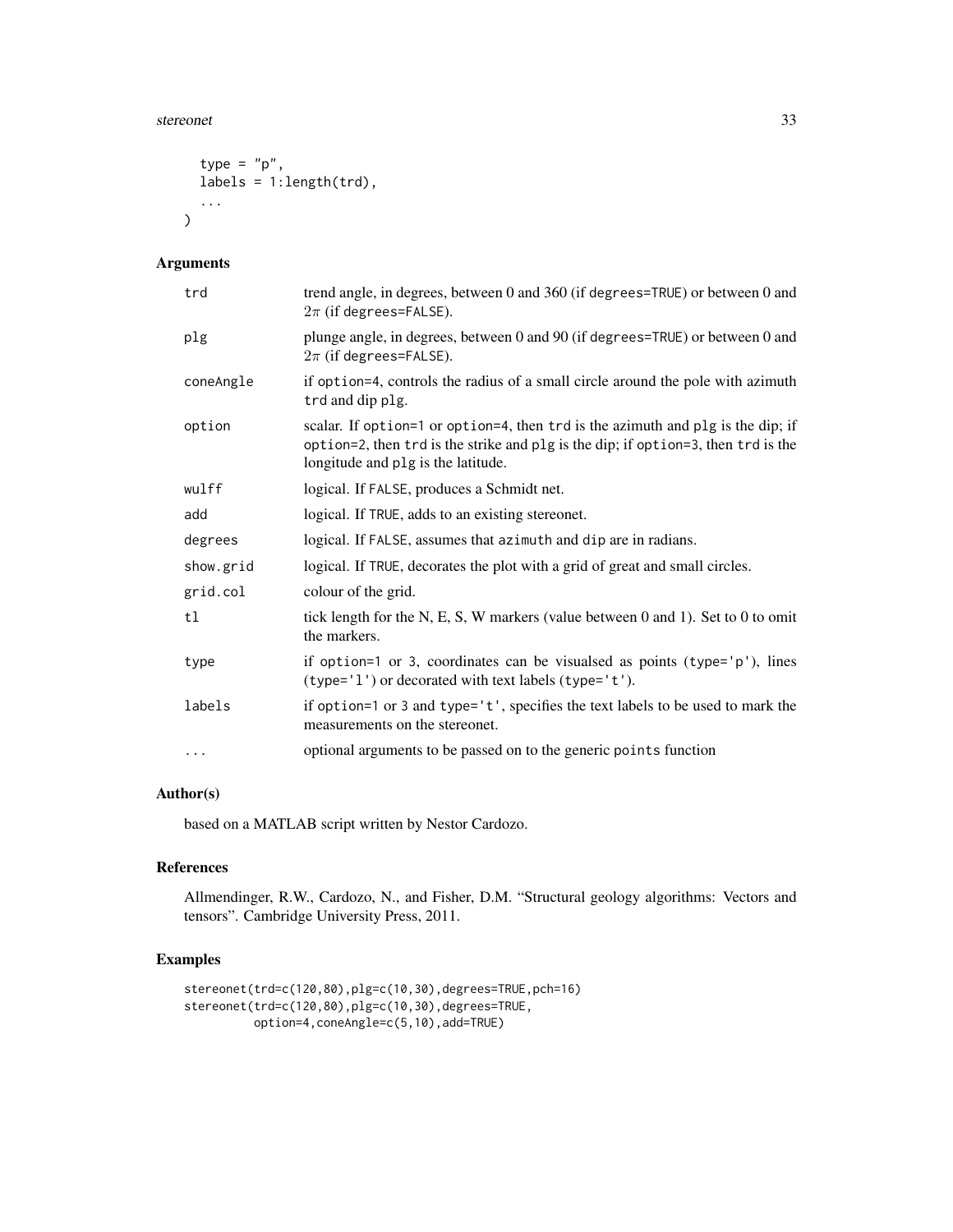<span id="page-33-0"></span>

Directions (in degrees) of 30 glacial striation measurements from Madagascar.

## Examples

```
data(striations,package='geostats')
circle.plot(striations,degrees=TRUE)
```
ternary *ternary diagrams*

## Description

Plot points, lines or text on a ternary diagram.

### Usage

```
ternary(xyz = NULL, f = rep(1, 3), labels, add = FALSE, type = "p", ...)
```
## Arguments

| xyz    | an n x 3 matrix or data frame                                     |
|--------|-------------------------------------------------------------------|
|        | a three-element vector of multipliers for xyz                     |
| labels | the text labels for the corners of the ternary diagram            |
| add    | if TRUE, adds information to an existing ternary diagram          |
| type   | one of 'n' (empty plot), 'p' (points), '1' (lines) or 't' (text). |
|        | optional arguments to the points, lines or text functions.        |

```
data(ACNK,package='geostats')
ternary(ACNK,type='p',labels=c(expression('Al'[2]*'O'[3]),
                              expression('CaO+Na'[2]*'O'),
                               expression('K'[2]*'O')))
```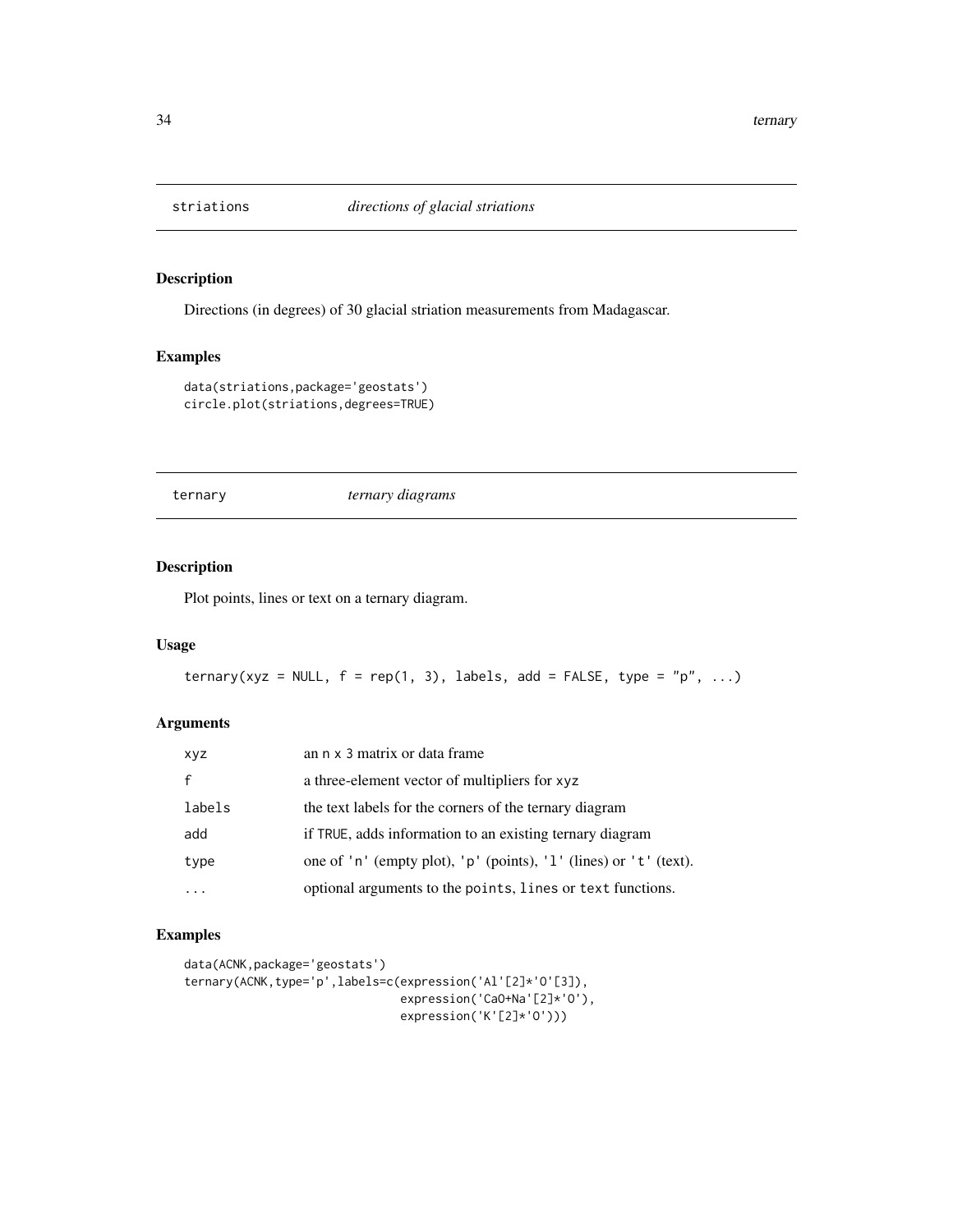Major element compositions of 64 island arc basalts (IAB), 23 mid oceanic ridge basalts (MORB) and 60 ocean island basalts (OIB). This dataset can be used to test supervised learning algorithms.

#### References

Vermeesch, P. "Tectonic discrimination diagrams revisited." Geochemistry, Geophysics, Geosystems 7.6 (2006).

#### Examples

```
library(MASS)
data(training,package='geostats')
ld <- lda(x=alr(training[,-1]),grouping=training[,1])
data(test,package='geostats')
pr <- predict(ld,newdata=alr(test[,-1]))
table(test$affinity,pr$class)
```
training *composition of oceanic basalts*

#### Description

Major element compositions of 227 island arc basalts (IAB), 221 mid oceanic ridge basalts (MORB) and 198 ocean island basalts (OIB). This dataset can be used to train supervised learning algorithms.

#### References

Vermeesch, P. "Tectonic discrimination diagrams revisited." Geochemistry, Geophysics, Geosystems 7.6 (2006).

## Examples

```
library(MASS)
data(training,package='geostats')
ld <- lda(x=alr(training[,-1]),grouping=training[,1])
pr <- predict(ld)
table(training$affinity,pr$class)
```
<span id="page-34-0"></span>test 35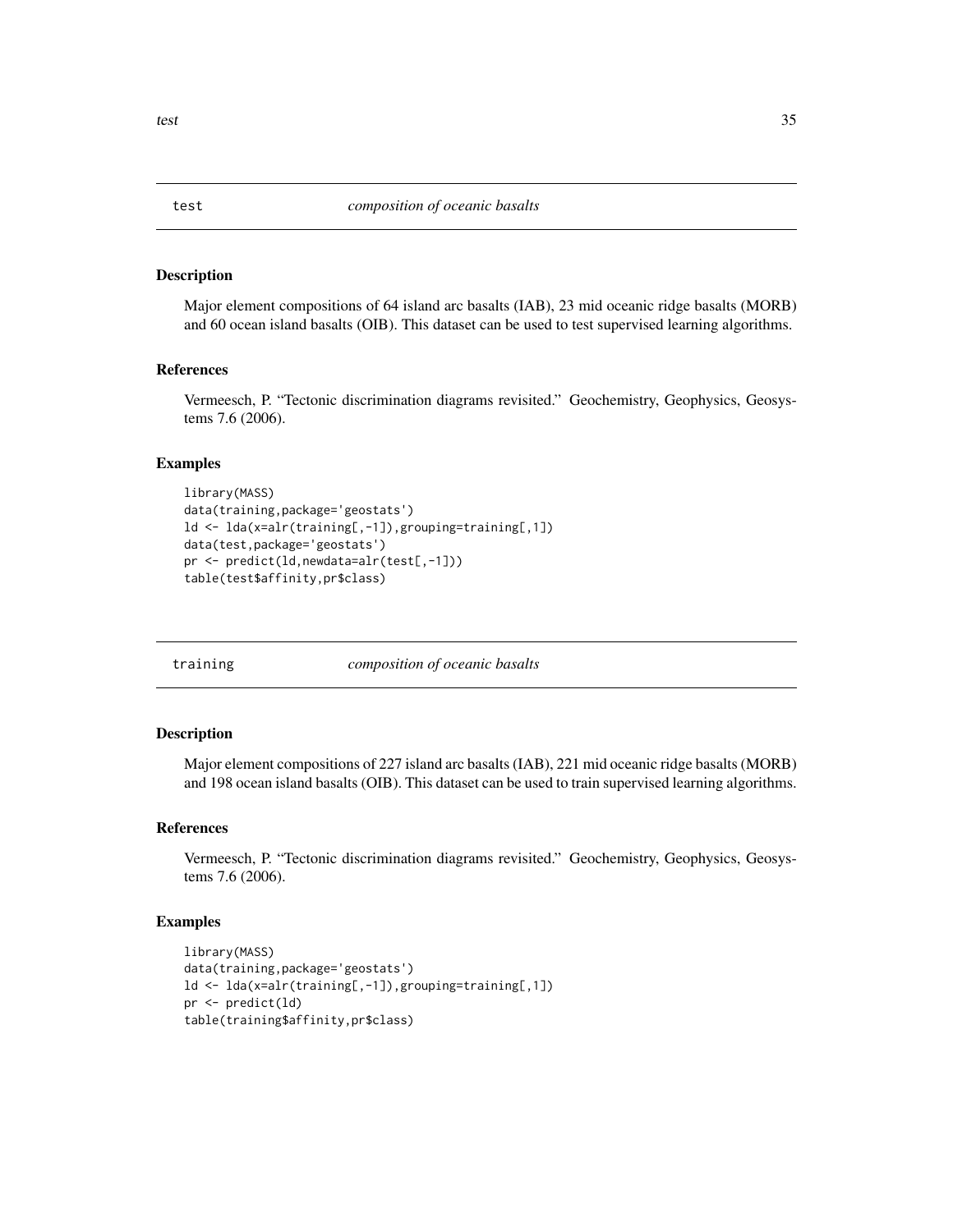<span id="page-35-0"></span>

Returns the probability density of a von Mises distribution, which describes probability distributions on a circle using the following density function:

 $\exp(\kappa \cos(x-\mu))$  $\overline{2\pi I_0(\kappa)}$ 

where  $I_0(\kappa)$  is a zero order Bessel function.

#### Usage

vonMises(a, mu =  $0$ , kappa = 1, degrees = FALSE)

## Arguments

| a       | $angle(s)$ , scalar or vector                 |
|---------|-----------------------------------------------|
| mu      | scalar containing the mean direction          |
| kappa   | scalar containing the concentration parameter |
| degrees | TRUE for degrees, FALSE for radians           |

#### Value

a scalar or vector of the same length as angles

#### Examples

```
plot(x=c(-1,1.2),y=c(-1,1.2),type='n',
     axes=FALSE,ann=FALSE,bty='n',asp=1)
a <- seq(from=-pi,to=pi,length.out=200)
d <- vonMises(a=a,mu=pi/4,kappa=5)
symbols(x=0,y=0,circles=1,add=TRUE,inches=FALSE,xpd=NA,fg='grey50')
lines(x=(1+d)*cos(a),y=(1+d)*sin(a),xpd=NA)
```
worldpop *world population*

## Description

The world population from 1750 until 2014.

```
data(worldpop,package='geostats')
plot(worldpop)
```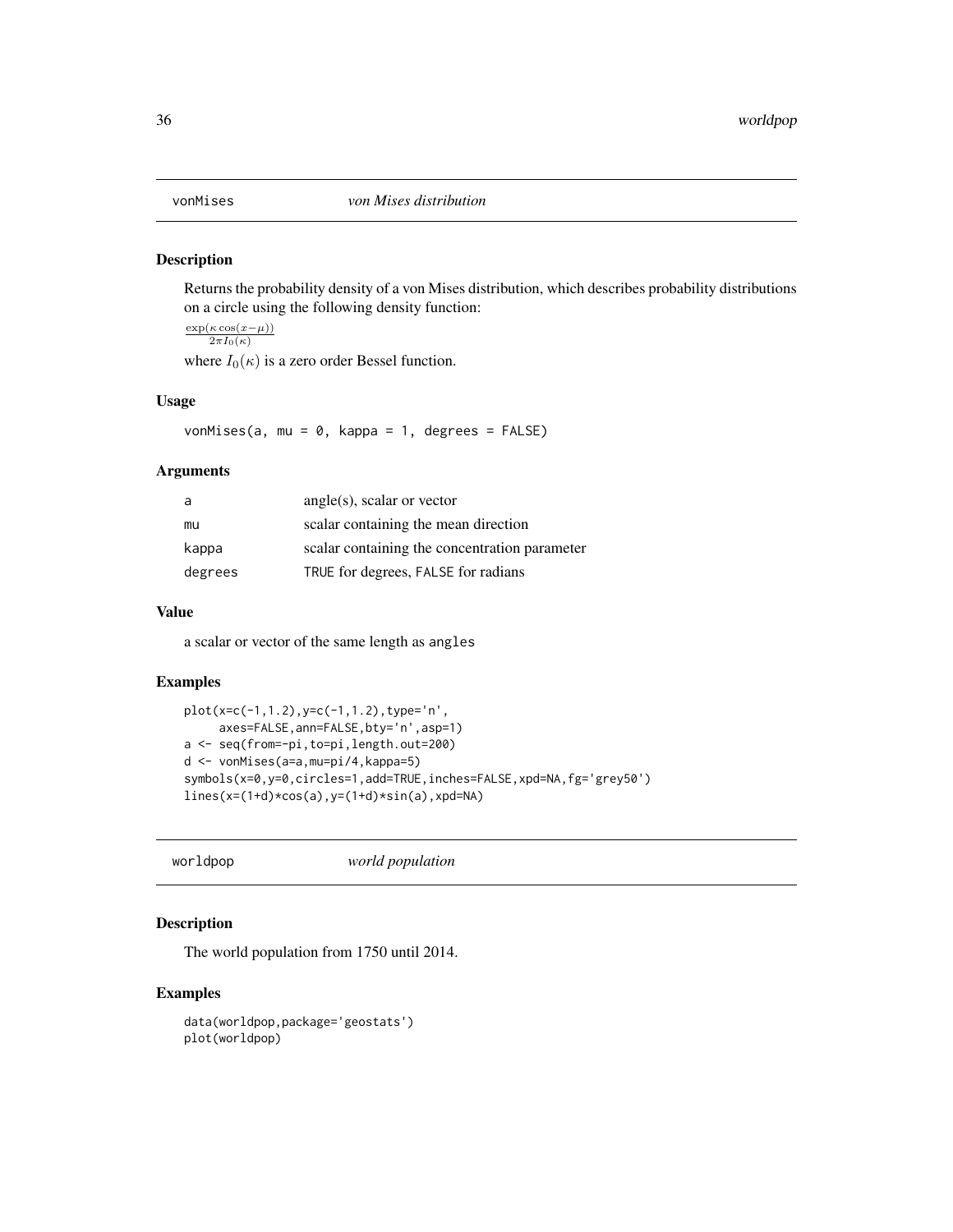<span id="page-36-0"></span>

Helper function to generate bivariate plot coordinates for ternary data.

#### Usage

```
xyz2xy(xyz)
```
#### Arguments

xyz an n x 3 matrix or data frame

#### Value

an n x 2 numerical matrix

## Examples

```
xyz \leftarrow \text{rbind}(c(1, 0, 0), c(0, 1, 0), c(0, 0, 1), c(1, 0, 0))xy <- xyz2xy(xyz)
plot(xy,type='l',bty='n')
```
york *Linear regression of X,Y-variables with correlated errors*

## Description

Implements the unified regression algorithm of York et al. (2004) which, although based on least squares, yields results that are consistent with maximum likelihood estimates of Titterington and Halliday (1979).

#### Usage

```
york(dat, alpha = 0.05, plot = TRUE, fill = NA, ...)
```
## Arguments

| dat   | a 4 or 5-column matrix with the X-values, the analytical uncertainties of the        |
|-------|--------------------------------------------------------------------------------------|
|       | X-values, the Y-values, the analytical uncertainties of the Y-values, and (option-   |
|       | ally) the correlation coefficients of the X- and Y-values.                           |
| alpha | cutoff value for confidence intervals.                                               |
| plot  | logical. If true, creates a scatter plot of the data with the best fit line shown on |
|       | it.                                                                                  |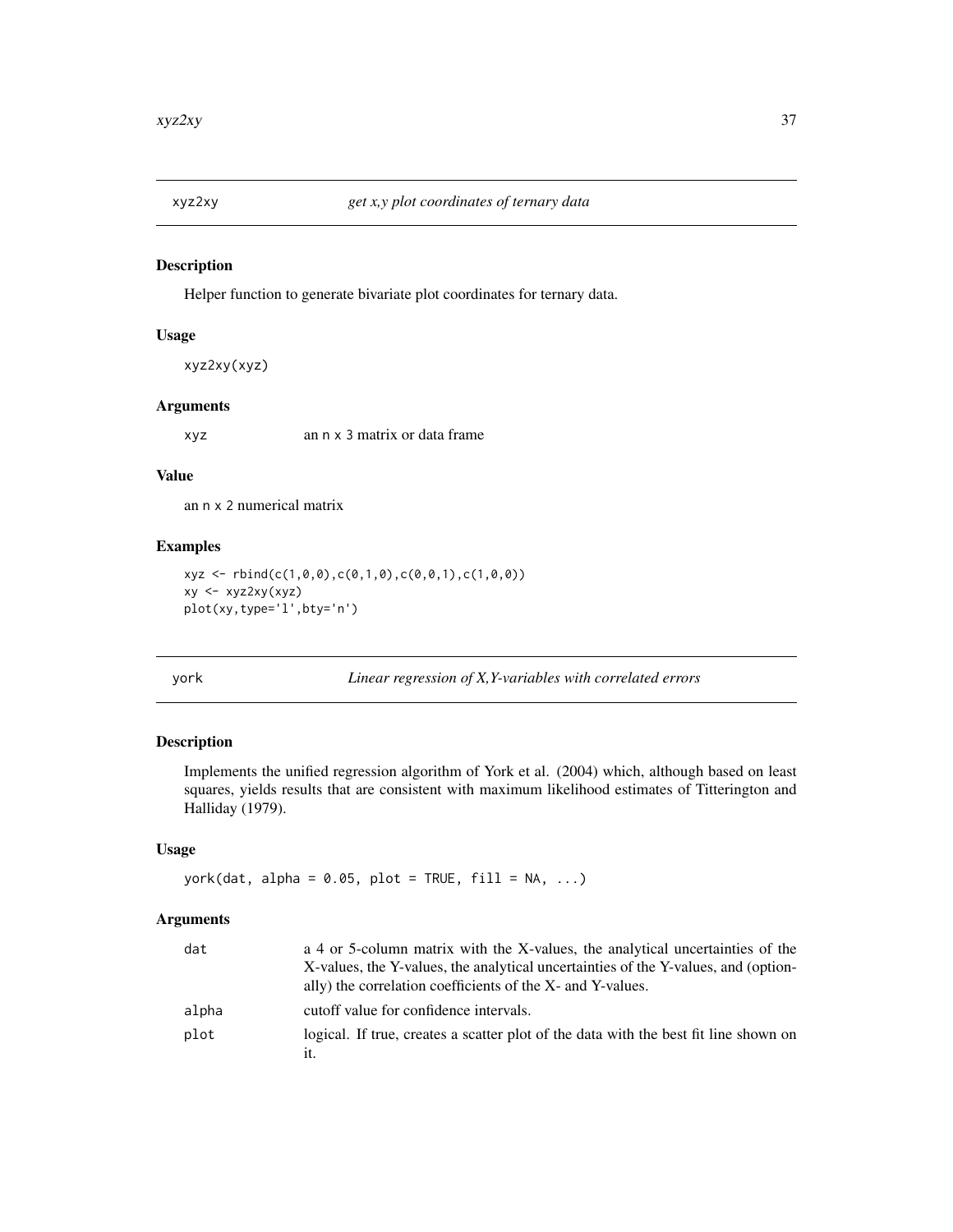| fill                    | the fill colour of the error ellipses. For additional plot options, use the IsoplotR<br>package. |
|-------------------------|--------------------------------------------------------------------------------------------------|
| $\cdot$ $\cdot$ $\cdot$ | optional arguments for the scatter plot.                                                         |

## Details

Given n pairs of (approximately) collinear measurements  $X_i$  and  $Y_i$  (for  $1 \leq i \leq n$ ), their uncertainties  $s[X_i]$  and  $s[Y_i]$ , and their covariances cov $[X_i, Y_i]$ , the york function finds the best fitting straight line using the least-squares algorithm of York et al. (2004). This algorithm is modified from an earlier method developed by York (1968) to be consistent with the maximum likelihood approach of Titterington and Halliday (1979).

## Value

A two-element list of vectors containing:

coef the intercept and slope of the straight line fit

cov the covariance matrix of the coefficients

## References

Titterington, D.M. and Halliday, A.N., 1979. On the fitting of parallel isochrons and the method of maximum likelihood. Chemical Geology, 26(3), pp.183-195.

York, Derek, et al., 2004. Unified equations for the slope, intercept, and standard errors of the best straight line. American Journal of Physics 72.3, pp.367-375.

#### Examples

data(rbsr,package='geostats') fit <- york(rbsr)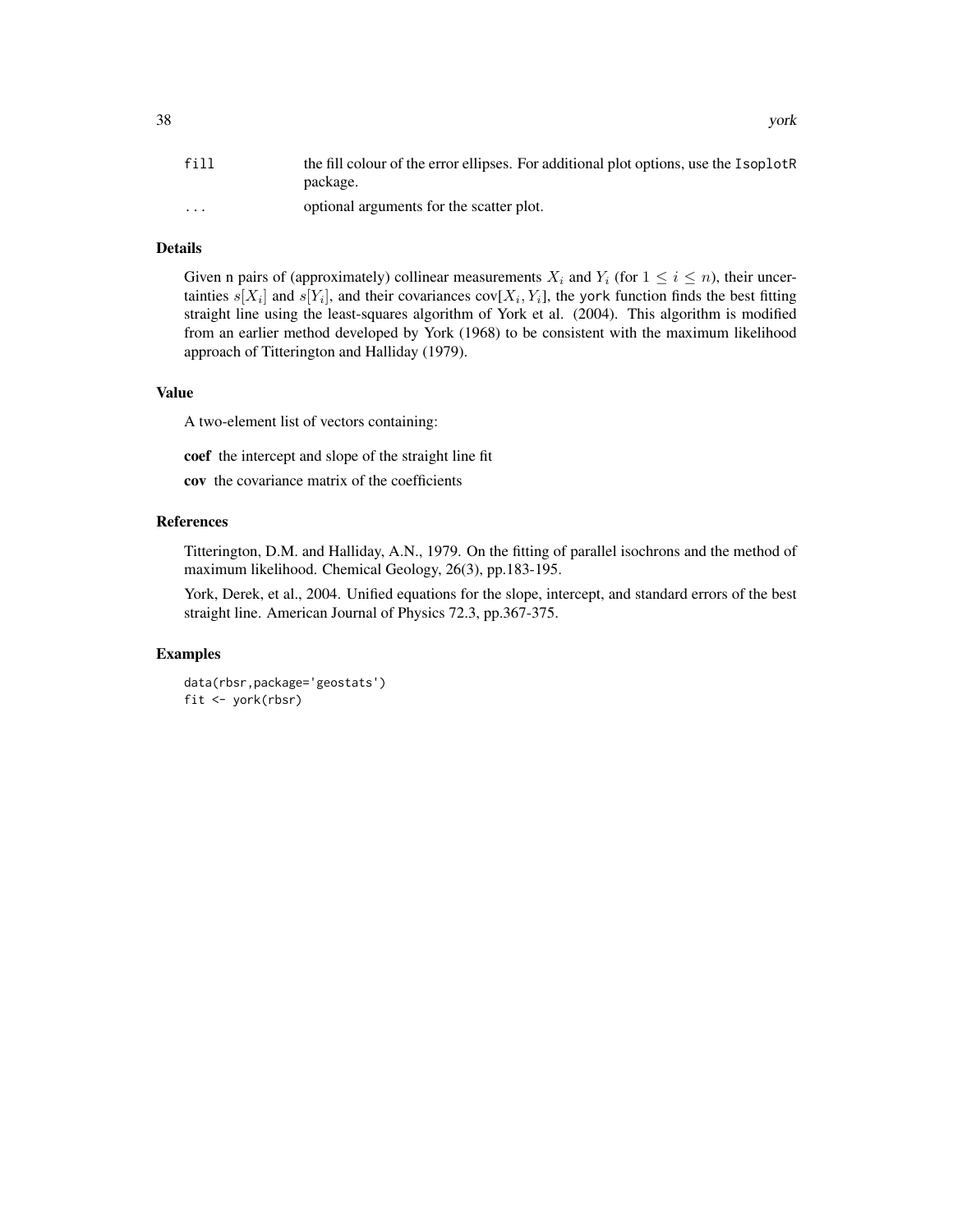# <span id="page-38-0"></span>Index

∗ data ACNK , [3](#page-2-0) AFM , [3](#page-2-0) Britain, [5](#page-4-0) clasts , [7](#page-6-0) Corsica, [10](#page-9-0) declustered , [11](#page-10-0) DZ , [12](#page-11-0) earthquakes , [12](#page-11-0) FAM , [14](#page-13-0) fault, [14](#page-13-0) Finland , [14](#page-13-0) forams , [15](#page-14-0) fractures, [16](#page-15-0) hills , [17](#page-16-0) major , [21](#page-20-0) meuse , [22](#page-21-0) palaeomag , [23](#page-22-0) pH , [24](#page-23-0) pop , [25](#page-24-0) porosity , [25](#page-24-0) rbsr , [28](#page-27-0) striations , [34](#page-33-0) test , [35](#page-34-0) training , [35](#page-34-0) worldpop , [36](#page-35-0) \_PACKAGE *(*geostats *)* , [16](#page-15-0) ACNK, [3](#page-2-0) AFM , [3](#page-2-0) alr , [4](#page-3-0) boxcount , [4](#page-3-0) Britain, <mark>[5](#page-4-0)</mark> cantor , [5](#page-4-0) circle.plot , [6](#page-5-0) circle.points , [7](#page-6-0)

```
clasts
,
7
clr
,
8
```
colourplot , [8](#page-7-0) Corsica, [10](#page-9-0) countQuakes , [10](#page-9-0) declustered , [11](#page-10-0) DZ , [12](#page-11-0) earthquakes , [12](#page-11-0) ellipse , [12](#page-11-0) exp , [13](#page-12-0) FAM , [14](#page-13-0) fault , [14](#page-13-0) Finland , [14](#page-13-0) forams, [15](#page-14-0) fractaldim, [15](#page-14-0) fractures, [16](#page-15-0) geostats , [16](#page-15-0) geostats-package *(*geostats *)* , [16](#page-15-0) gutenberg , [17](#page-16-0) hills , [17](#page-16-0) koch , [18](#page-17-0) kriging , [18](#page-17-0) ksdist , [19](#page-18-0) logit , [20](#page-19-0) major , [21](#page-20-0) meanangle, [21](#page-20-0) meuse , [22](#page-21-0) Mode , [22](#page-21-0) palaeomag , [23](#page-22-0) PCA2D , [23](#page-22-0) pendulum , [24](#page-23-0) pH , [24](#page-23-0) pop , [25](#page-24-0) porosity , [25](#page-24-0)